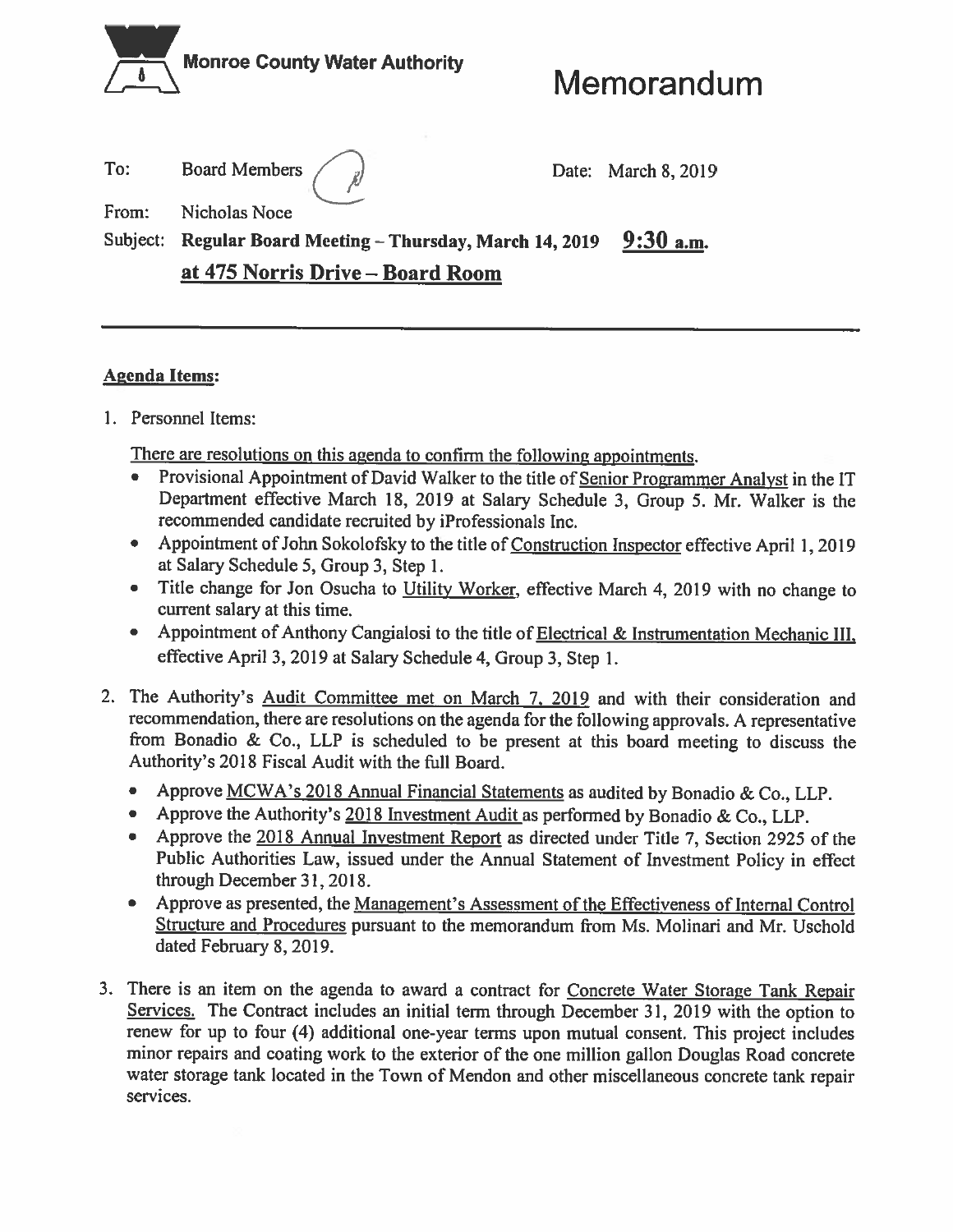## Board Members - Regular Meeting and Annual Meeting - March 14, 2019

There were two bids submitted and our recommendation is to award this work to the low responsive, responsible bidder, MGM Insulation, Inc. in the bid amount of \$230,204.24.



4. There is an item on the agenda to award a unit price contract for the 2019 Lawn Restoration  $Contract - East Side$ . This contract is for lawn restoration within the east side of the Authority's service area. There were two bids submitted. Our recommendation is to award this contract to Central Roadways, Inc. in the bid amount of \$233,000. This contract includes provisions for four, one-year extensions with mutual, written consent from the Authority and the Contractor.

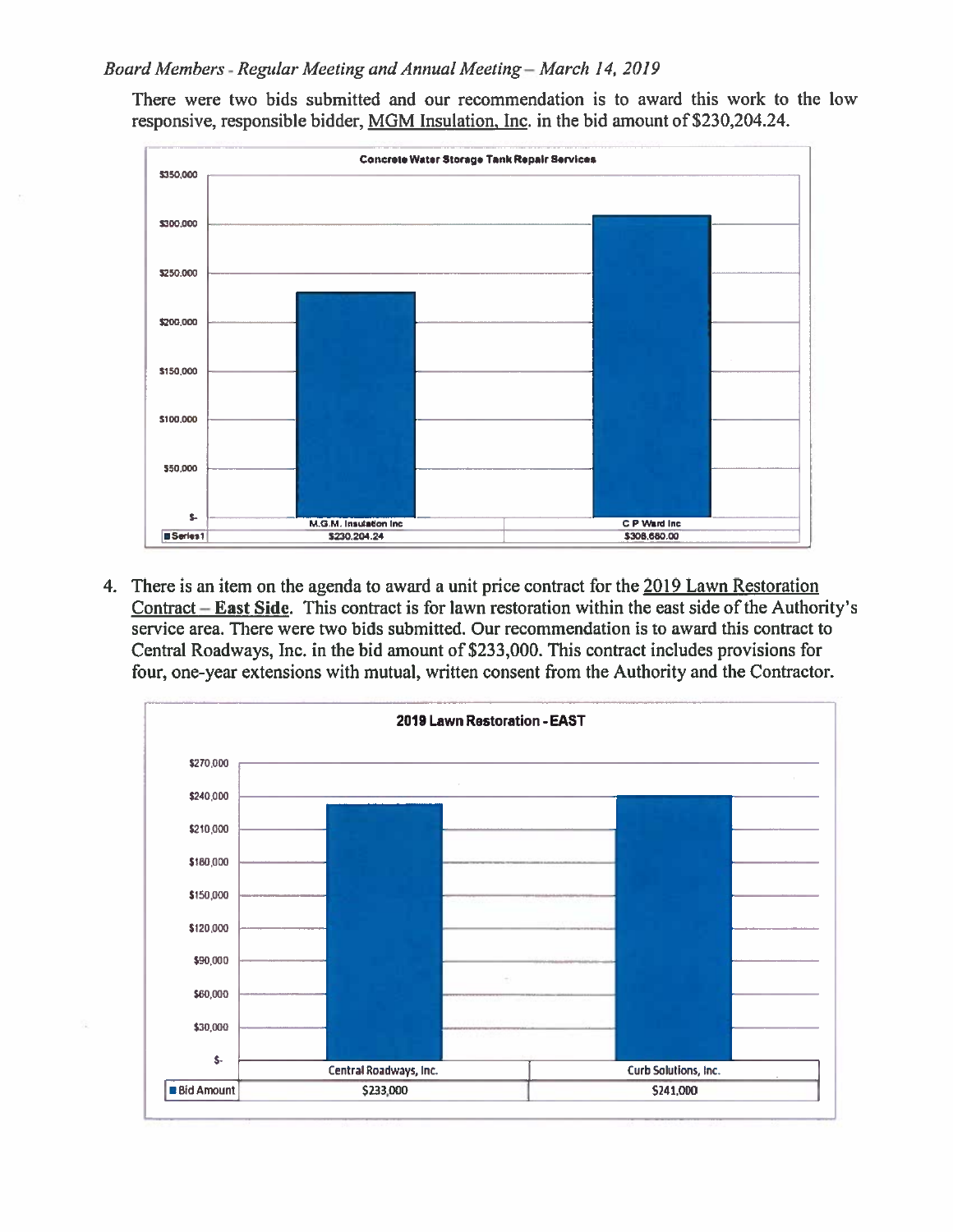5. There is an item on the agenda to award a unit price contract for the 2019 Lawn Restoration  $Content$  – West Side. This contract is for lawn restoration within the west side of the Authority's service area. There were two bids submitted. Our recommendation is to award this contract to Central Roadways, Inc. in the bid amount of \$170,000. This contract includes provisions for four. one-year extensions with mutual, written consent from the Authority and the Contractor.



- 6. There are items on the agenda to authorize utilizing Monroe County Contract Highway Materials Contract  $\#0103$ -16 Group II, for the purchase of the following from various vendors, awarded under this Monroe County Contract, as listed in each resolution, through the current contract period ending February 28, 2019:
	- Screened Top Soil, Fill Dirt, Select Fill and Various Sands.  $\bullet$
	- **Construction Stone Products.**  $\bullet$
	- Temporary Asphalt Material (Cold Patch Material and Hot Mix Material from Rochester  $\bullet$ Asphalt and Innovative Municipal, US).
- 7. There is an item on the agenda to authorize the purchase of pipe and plumbing supplies via an existing Monroe County contract. Purchases will be made from three local vendors authorized by the Monroe County contract, which include Commercial Pipe & Supply Corporation, Geck Plumbing & Heating Supply Company, Inc., and Rochester Windustrial.
- 8. There is an item on the agenda to authorize a blanket order for the purchase of various electrical materials and supplies from Kovalsky-Carr Electrical Supply Company, Inc., located in Rochester. The electrical materials and supplies are utilized for maintenance and repair of the Authority's various equipment and facilities.
- 9. There is an item on the agenda for a unit price contract award for the purchase of small tools from low responsive responsible bidder Hanes Supply Inc., with a unit price total of \$3,698.42, based on estimated quantities. This is a one-year contract with the option to renew for four additional one-year periods, upon mutual consent. Recommendation memorandum and bid tabulation materials are attached for Board review.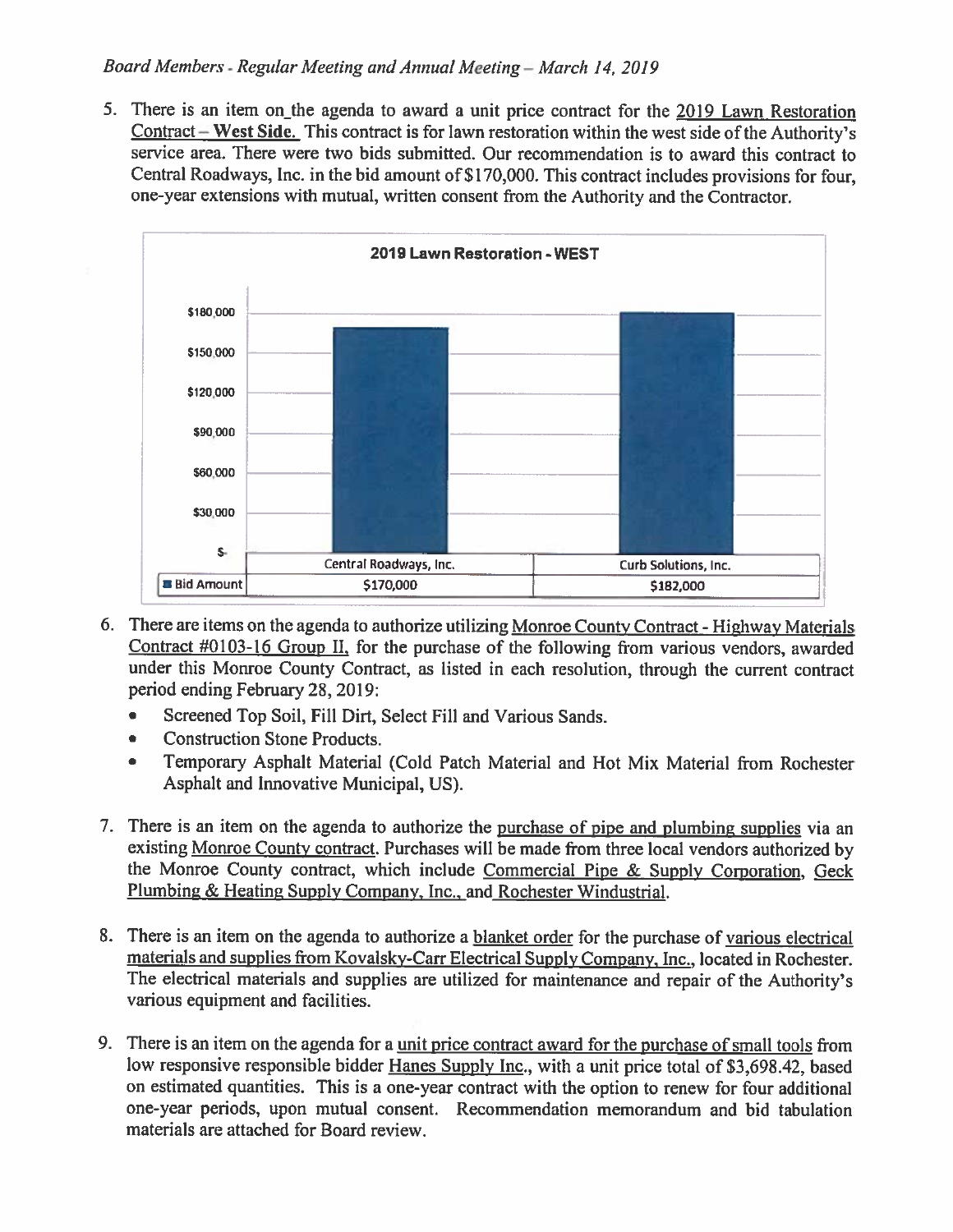10. There are three items on the agenda to authorize the purchase of water treatment chemicals. The low responsive, responsible bid for all three were from our current suppliers of each chemical.

## **Sodium Hypochlorite**

Three bids were received for the purchase of 12.5% sodium hypochlorite delivered in bulk. The lowest bid was received from Bison Laboratories Inc., our current supplier. Their bid price of \$0.764/gallon is up 14% over their current price. The product which Bison proposes to supply meets our specifications and has proven to be effective in our treatment process. We recommend acceptance of the bid proposal offered by Bison at a unit price of \$0.764/gallon (\$244,480/year based on the estimated annual quantity).



#### $\bullet$ **Hydrofluosilicic Acid**

Six bids were received for purchase of Hydrofluosilicic acid (fluoride). The low bid was received from DuBois Chemicals, our current supplier. Their bid price is \$344.76 per ton, a decrease of 22% from the current price. The product which DuBois Chemicals proposes to supply meets our specifications. We recommend acceptance of the bid proposal offered by DuBois Chemical at a unit price of \$344.76/ton (\$82,742/year based on the estimated annual quantity).

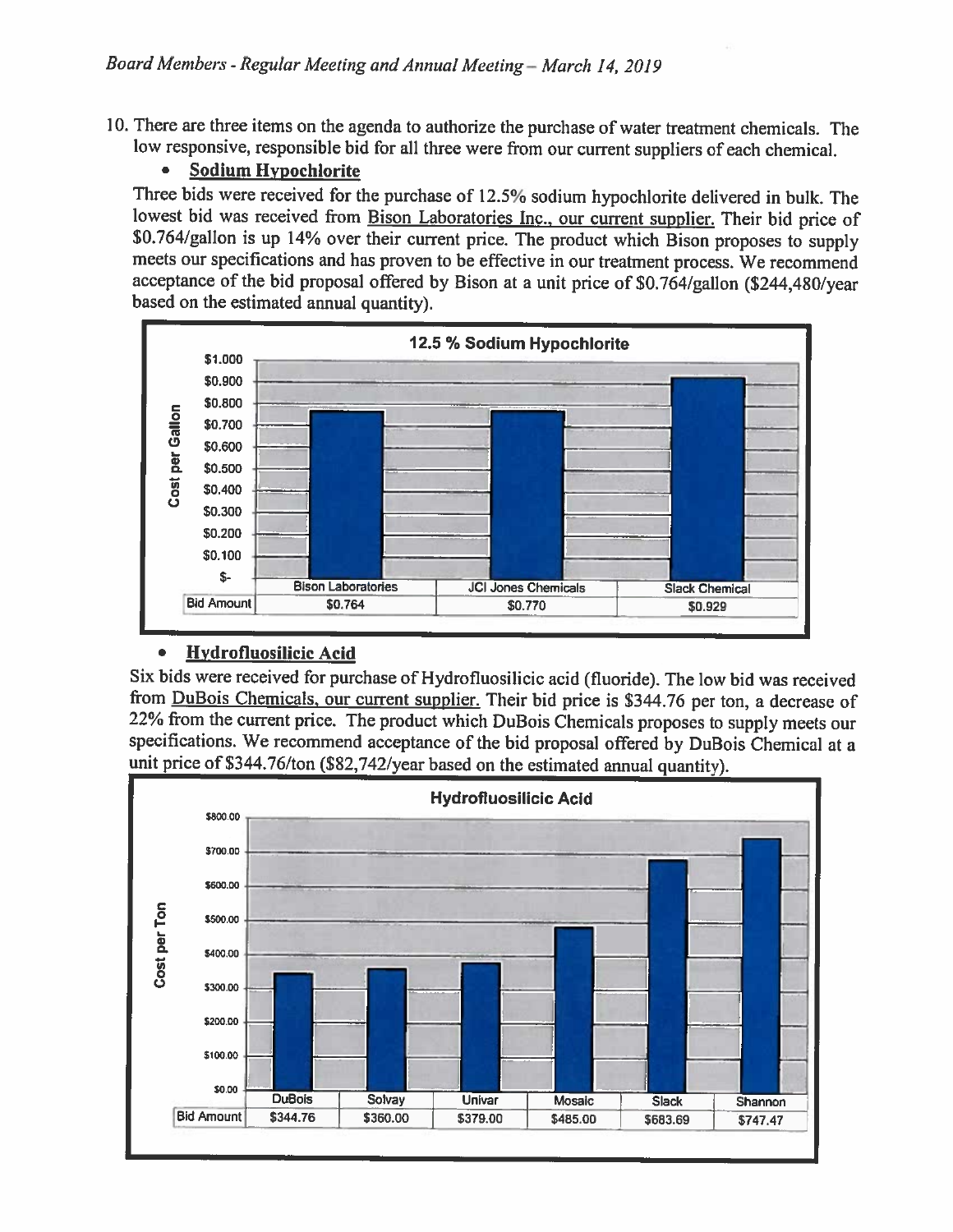#### $\bullet$ **Aluminum Sulfate**

Three bids were received for purchase of 48.5% liquid Aluminum Sulfate delivered in bulk. The low bid was received from Chemtrade Chemicals US LLC, our current supplier. Their bid price of \$249.00/ton is up 24% over the current price. The product which Chemitrade proposes to supply meets our specifications and has proven to be effective in our treatment process. We recommend acceptance of the bid proposal offered by Chemirade at a unit price of \$249.00/ton (\$149,400/year based on the estimated annual quantity).



- 11. There are two items on the Agenda for procurement authorization requested by the IT Department. Mr. Jablonski is recommending the purchase of Dell computers under NYS OGS Umbrella Hardware Contract Group 73600 - Award 22802 - Lot 2 Information Technology Umbrella Contract. The requested equipment is as follows:
	- An estimated twelve (12) Desktop computers to be used by office personnel at an estimated cost of \$53,000. These desktop computers are replacements for those purchased from 2011 through 2016.
	- An estimated thirteen (13) Laptop computers to be used by office personnel for an estimated cost of \$36,000. These laptop computers are replacements for those purchased from 2013 through 2016.
- 12. The Authority's standard procurement compliance resolution.
- 13. The Authority's Governance Committee met on March 7, 2019, and upon their consideration and recommendation there are resolutions for the following on this agenda; supporting documentation enclosed for full Board review:
	- Readopting the Authority's Mission Statement.  $\bullet$
	- Accepting report on 2018 ABO Performance Measurements.
	- Adopting 2019 ABO Performance Measurements.

## There may be additional items placed on the agenda not finalized for this mailing.

## **Board Discussion / Notification Items:**

- $\triangleright$  In Board folders for review: Any routine monthly informational updates.
- $\triangleright$  There will be a presentation at this meeting to the Board by Mr. Metzger on the subject of Solar Power.

## There may be additional items presented for discussion and/or notification.

## **Enclosures**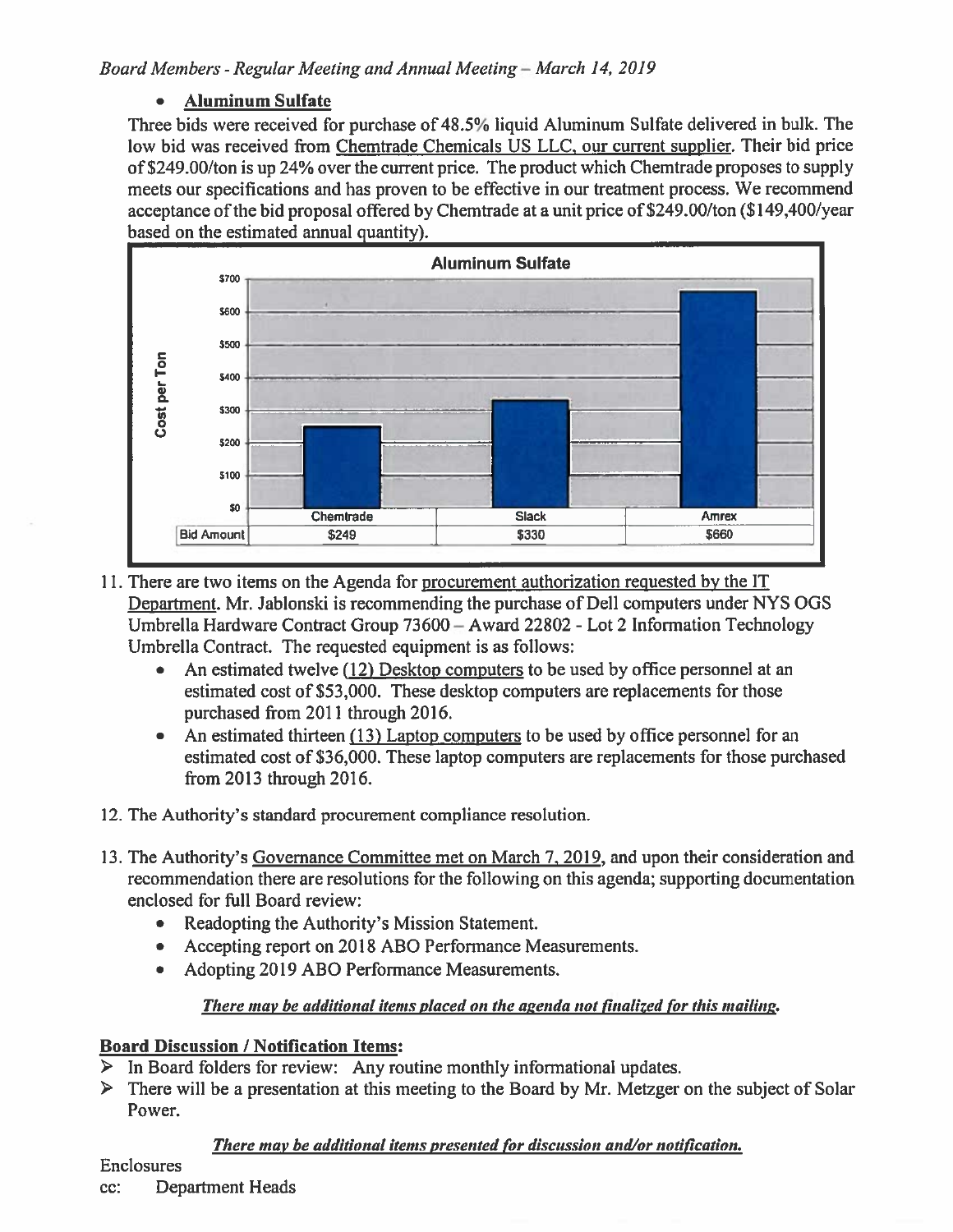

## Memorandum

**February 8, 2019** 

To: Nicholas Noce, Executive Director

Amy Molinari, Compliance Officer<br>Thomas Uschold, Compliance Office From:



Subject: Annual Assessment of the Effectiveness of MCWA Internal Controls and Risks

Annually a number of Authority functions are reviewed to assess potential risks to Authority operations and assets. This assessment includes both a review of Authority documents and also employee interviews to evaluate compliance with the Authority's policies and procedures. An additional component of this assessment is a review of the Water Authority's compliance with the reporting requirements established by the New York State Authority Budget Office. The 2018 assessment confirmed that the Authority's policies and procedures are being followed and that the Authority has complied with Authority Budget Office reporting requirements.

In 2018 the Authority completed an internal control assessment of processes and procedures performed by the Authority's staff. The 2018 assessment included the review of the following: procurement procedures, accounts payable procedures, payroll procedures including a review of random weeks of payroll records to insure accurate charging of hours worked as well as time off hours, mobile communication device allowance and mobile communication devices issued by the Authority, charge card and credit card usage.

Seven members of the Authority's senior staff and four other management employees were interviewed as part of a risk assessment process. The interviews covered a wide range of topics to assess employee knowledge, compliance with Authority policies and procedures, employee access to safety and job related training, stimulate thought processes regarding risks the Authority may face and to identify potential internal and external risks to the Water Authority.

Consistent with past years reviews it is concluded that:

- Key Water Authority assets are protected by extensive security systems and inspection protocols
- Cross checks effectively monitor the purchasing and inventorying of procured items
- The Water Authority is in compliance with the requirements of the NYS Authority Budget Office and maintains transparency of its operations through its web site
- No material weakness of the Authority's financial procedures were identified by the most recent external audit of the Authority's financial transactions

As observed in past assessments, Authority employees remain committed to delivering the highest level of services to the Authority's customers.

While no assessment of compliance with current policies and procedures can guarantee the absence of any risk to Authority operations, the 2018 assessment did not detect discrepancies to its internal controls that would compromise the financial or operational integrity of the Authority.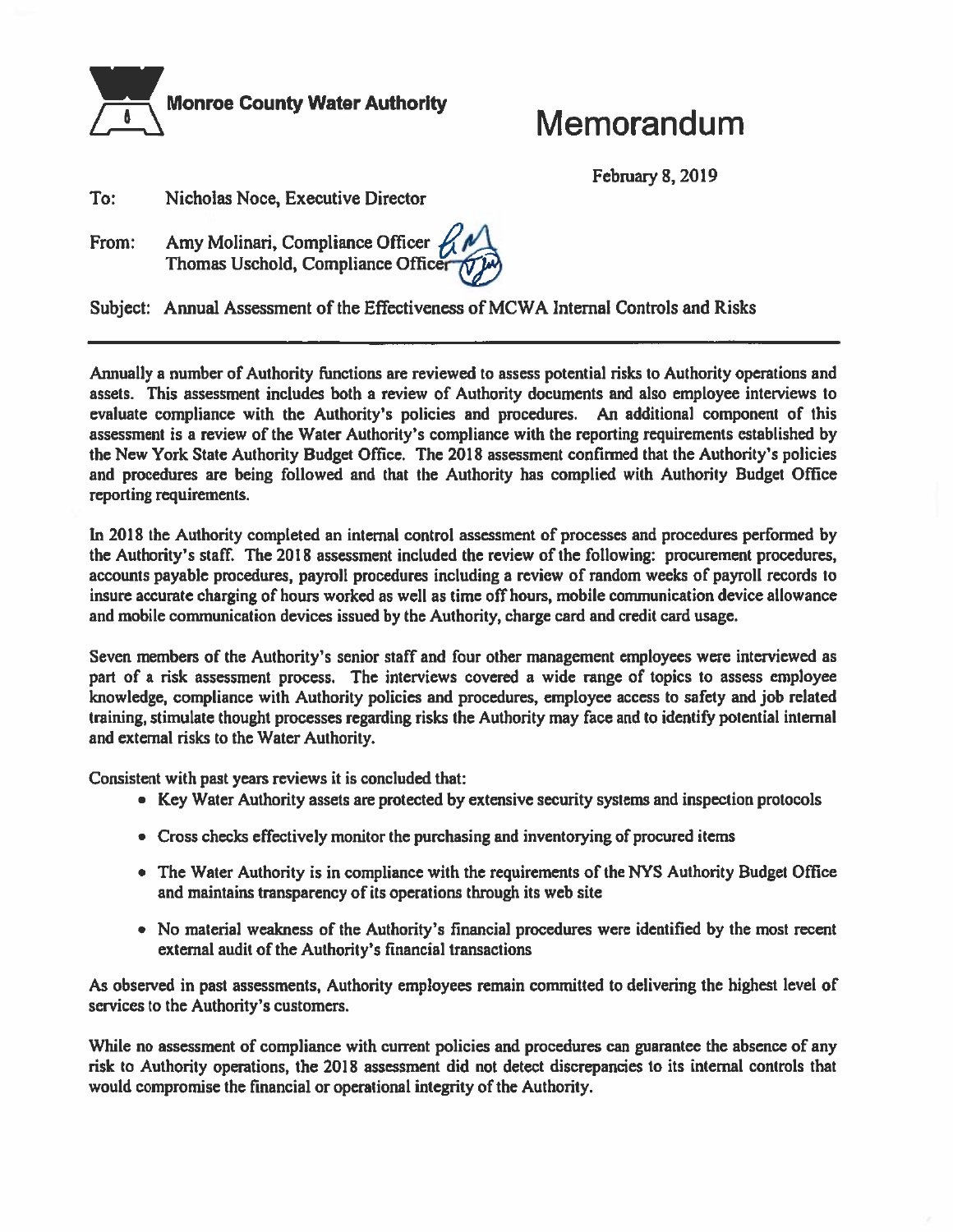|                    |                                                                  |    |                                | <b>Monroe County Water Authority</b><br>REQUISITION AN<br><b>PURCHASE REQUISITION</b><br><b>ORDER NO</b>                    |
|--------------------|------------------------------------------------------------------|----|--------------------------------|-----------------------------------------------------------------------------------------------------------------------------|
|                    |                                                                  |    | DATE: March 5, 2019            |                                                                                                                             |
|                    |                                                                  |    |                                | Do Not Duplicate $\Box$<br><b>DELIVER TO:</b><br>⊡<br><b>OPERATION CENTER (1)</b>                                           |
|                    |                                                                  |    | ORDERED BY : Mark lannitti 769 | $\Box$<br>TREATMENT PLANT (2)<br>Name and Emp. #<br>MCWA PICK UP (7)<br>□                                                   |
|                    | <b>APPROXIMATE</b>                                               |    |                                | AS SPECIFIED BELOW (99)                                                                                                     |
|                    | DATE REQUIRED: 3/15/2019                                         |    |                                | (Must Provide A Date)<br>Approximate Cost: \$40,000.00                                                                      |
|                    | <b>ACCT., JOB ORDER</b><br>OR AUTHORIZATION # : ________________ |    |                                | 1460<br><b>Bid Item</b><br>Quote Item                                                                                       |
|                    |                                                                  |    |                                | Contract Item                                                                                                               |
|                    |                                                                  |    |                                | VENDOR # : VENDOR NAME: Various Vendors                                                                                     |
| <b>ITEM</b><br>NO. | QUANTITY UNIT PURCH.                                             |    |                                |                                                                                                                             |
|                    | <b>NEEDED</b>                                                    |    | TYPE NUMBER                    | DESCRIPTION OF MATERIAL                                                                                                     |
| 1                  | 1                                                                | ea |                                | Contract order for topsoil, fill dirt, and select fill<br>per Monroe County contract, Highway Materials, Group 2 - #0103-16 |
|                    |                                                                  |    |                                | All material will be ordered as needed.                                                                                     |
|                    |                                                                  |    |                                | Contract period ends 2-28-20                                                                                                |
|                    |                                                                  |    |                                | Brongo - \$10,000.00                                                                                                        |
|                    |                                                                  |    |                                | Greentech - \$3,000.00                                                                                                      |
|                    |                                                                  |    |                                | Macedon Landscaping - \$3,000.00                                                                                            |
|                    |                                                                  |    |                                | Monroe Roadways - \$10,000.00                                                                                               |
|                    |                                                                  |    |                                | Morrison Excavating - \$10,000.00                                                                                           |
|                    |                                                                  |    |                                | RM Landscaping - \$3,000.00                                                                                                 |
|                    |                                                                  |    |                                | Taouk Develepment - \$5,000.00                                                                                              |
|                    |                                                                  |    |                                | Blake Miller Lawn - \$3,000.00                                                                                              |
|                    |                                                                  |    |                                |                                                                                                                             |
|                    |                                                                  |    |                                |                                                                                                                             |
|                    |                                                                  |    |                                |                                                                                                                             |
|                    |                                                                  |    |                                |                                                                                                                             |
|                    |                                                                  |    |                                |                                                                                                                             |
|                    |                                                                  |    |                                |                                                                                                                             |
|                    |                                                                  |    |                                |                                                                                                                             |

| APPROVED BY:                  |
|-------------------------------|
| <u> SI USTA</u>               |
| Manager/Supervisor # and Name |
|                               |
| Department Head # and Name    |

APPROVED BY:

Director of Finance # and Name<br>
Here Here 11013 **Executive Director** 

Rev. 02/02/17 - ka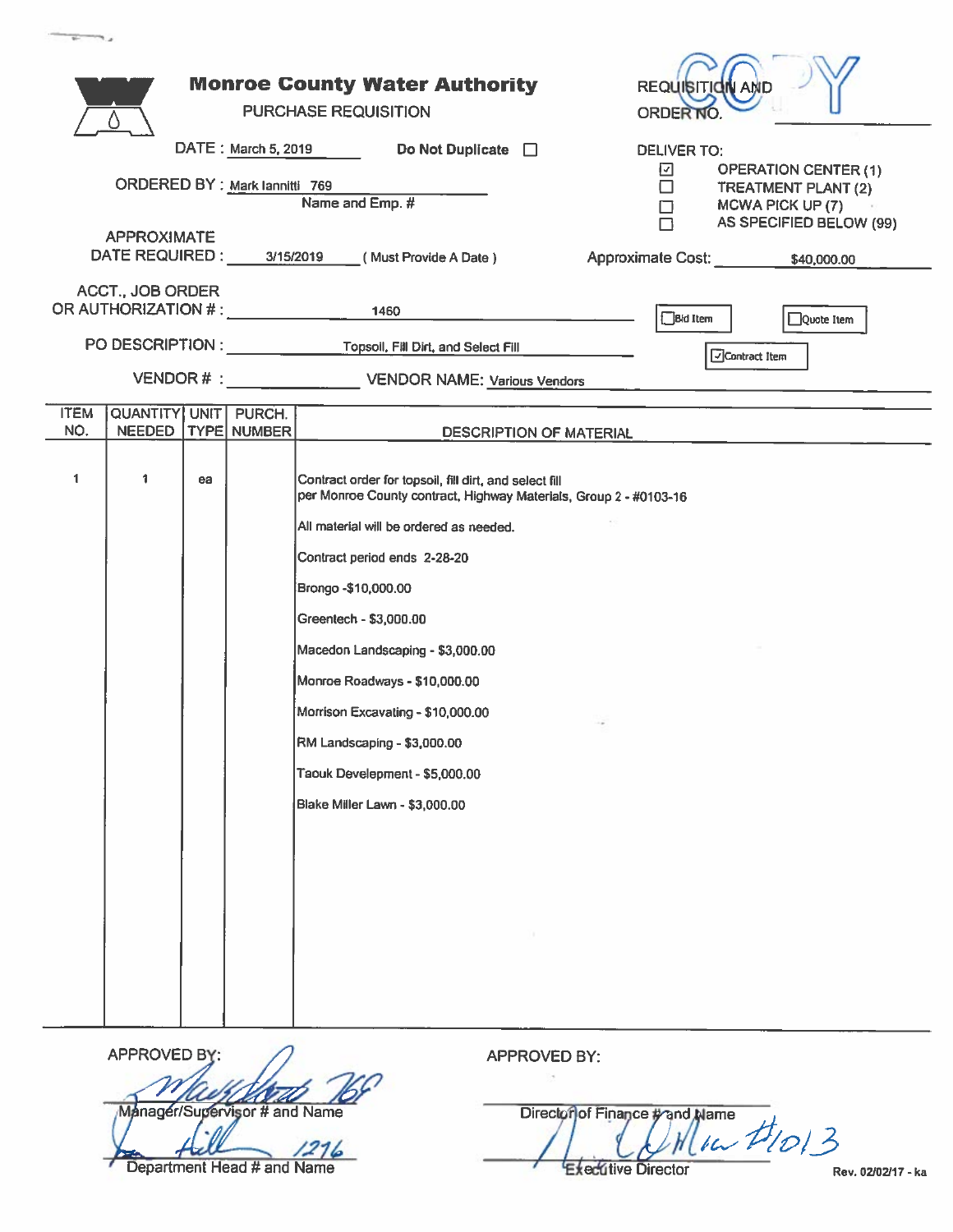#### **ITEM TOP SON. FRI. DIRT. SELECT FILL AND VARIOUS SANDS**

 $\sim 10^{-11}$ 

Reveal 2/27/29

 $\stackrel{\circ}{t}$ 

 $\mathcal{L}$ 

 $\mathcal{A}=\{\mathbf{A}\}_{\mathcal{A}}$  .

| <b>ITEM #</b> | <b>MATERIAL</b>                                   | UNIT      | Barnida<br>Produc |       |       |       | Dolomin<br>Falmyn |       | Orouniads -<br>Minimilia | i<br>II | Imquole -<br>Brachport |       |       | ł                |                  |       | ᠼ     |
|---------------|---------------------------------------------------|-----------|-------------------|-------|-------|-------|-------------------|-------|--------------------------|---------|------------------------|-------|-------|------------------|------------------|-------|-------|
|               | Topsoil - Screened                                | Ton       | 12.75             |       |       |       |                   |       |                          |         |                        |       |       |                  |                  |       | 13.50 |
|               | Topsoil - Screened                                | <b>CY</b> |                   | 20.00 |       |       |                   |       | 20.00                    |         |                        | 18.50 | 18.50 | 17.50 &<br>24.00 | 20.00 &<br>25.00 | 18.00 | 15.00 |
|               | Topsol - Unscreened                               | Ton       | 11.50             |       |       |       |                   |       |                          |         |                        |       |       |                  |                  |       | 9.00  |
|               | Topsoll - Unscreened                              | CY        |                   | 14.00 |       |       |                   |       | 10.00                    |         |                        |       | 11.00 | 12.00            | 14.00            | 10.00 | 10.00 |
|               | <b>Compost Topsol</b>                             | <b>CY</b> |                   | 25.00 |       |       |                   |       | 35.00                    |         |                        |       |       |                  | 30.00            |       |       |
|               | F20 Dirt Meterist                                 | Test      | 5.25              |       |       | 5.75  |                   |       |                          |         |                        |       |       |                  |                  |       | 3.50  |
|               | <b>Fill Dirt Material</b>                         | CY        |                   | 5.00  |       |       |                   |       | 5.00                     |         |                        |       |       |                  |                  | 7.00  | 4.00  |
|               | Select Structurn! FBI                             | Ton       | 8.75              |       |       |       |                   |       |                          |         |                        |       |       |                  |                  |       |       |
|               | <b>Select Structural Filt</b>                     | CY        |                   |       |       |       |                   |       |                          |         |                        |       |       |                  |                  |       |       |
|               | Morter Send                                       | Ton       | 15.00             |       | 15.00 | 15.00 | 6.75              | 15.00 |                          | 17.68   |                        |       |       |                  |                  |       |       |
|               | <b>Grout Sand</b>                                 | c٧        | 15.00             |       |       |       |                   |       |                          |         |                        |       |       |                  |                  |       |       |
|               | Concrete Sand                                     | Ten.      | 15.00             |       |       |       |                   |       |                          | 13.52   |                        |       |       |                  |                  |       |       |
|               | Ica Control Sand - Aggregate A                    | Ton       | 13.50             |       | 15.00 |       | 6.00              | 15.00 |                          |         | 15.00                  |       |       |                  |                  |       |       |
|               | Ice Control Send - Aggregate B                    | Ton       |                   |       | 15.00 |       | 6.00              | 15.00 |                          |         | 15.00                  |       |       |                  |                  |       |       |
|               | Motorial Hauling (Aggregate Items) 8<br>to 1 Mile | Ton       |                   |       | 3.25  | 3.25  | 3.25              | 3.25  |                          | 3.00    | 3.25                   |       |       | 5.00             |                  |       |       |
|               | Material Hauling (Aggregate Nems)<br>>† Milo      | Test      |                   |       | 0.40  | 0.40  | 0.40              | 0.40  |                          | 0.35    | 0.40                   |       |       | 0.60             |                  |       |       |
|               | Material Hauling (Aggregate Beess) 6<br>to 1 Mile | <b>CY</b> |                   | 6.00  |       |       |                   |       |                          |         |                        |       |       | 6.00             |                  | 6.00  |       |
|               | Motorial Hauling (Aggregate Home)<br>>1 Mile      | <b>CY</b> |                   | 6.00  |       |       |                   |       |                          |         |                        |       |       | 6.00             |                  | 6.00  |       |

1 = 20 Ton Meximum Lond<br>2 = 15 CY Meximum Lond<br>^ Dry (Stored Inside)

59.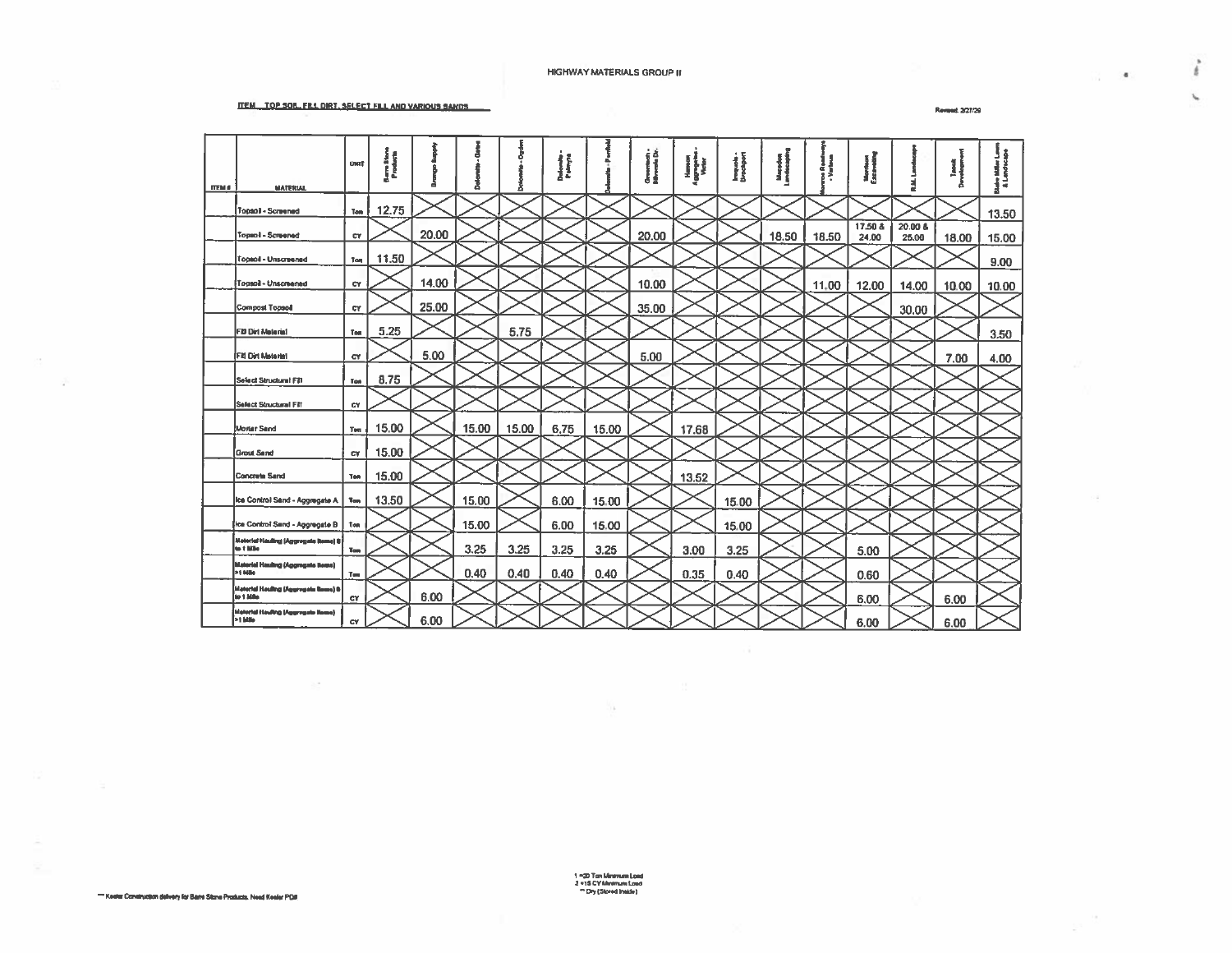|                                                         | <b>Monroe County Water Authority</b><br><b>PURCHASE REQUISITION</b>                                                                                                                                                                                                                      | ORDER NO.                                                                                                                            |
|---------------------------------------------------------|------------------------------------------------------------------------------------------------------------------------------------------------------------------------------------------------------------------------------------------------------------------------------------------|--------------------------------------------------------------------------------------------------------------------------------------|
|                                                         | DATE: March 5, 2019<br>Do Not Duplicate $\Box$                                                                                                                                                                                                                                           | <b>DELIVER TO:</b>                                                                                                                   |
| <b>APPROXIMATE</b>                                      | ORDERED BY : Mark lannitti 769<br>Name and Emp. #                                                                                                                                                                                                                                        | ☑<br><b>OPERATION CENTER (1)</b><br>$\Box$<br>TREATMENT PLANT (2)<br>MCWA PICK UP (7)<br>$\Box$<br>$\Box$<br>AS SPECIFIED BELOW (99) |
| DATE REQUIRED: 3/15/2019                                | (Must Provide A Date)                                                                                                                                                                                                                                                                    | Approximate Cost: _____ ____ \$400,000.00                                                                                            |
| ACCT., JOB ORDER<br>OR AUTHORIZATION # : ______________ | Various                                                                                                                                                                                                                                                                                  | $\Box$ Bid Item<br>Quote Item                                                                                                        |
|                                                         | PO DESCRIPTION : Construction Stone Products                                                                                                                                                                                                                                             |                                                                                                                                      |
|                                                         | VENDOR # : _________________________ VENDOR NAME: Dolomite, Hanson Aggregates, Iroquois Rock                                                                                                                                                                                             | □Contract Item                                                                                                                       |
| <b>ITEM</b><br>QUANTITY UNIT PURCH.                     |                                                                                                                                                                                                                                                                                          |                                                                                                                                      |
| NO.<br><b>NEEDED</b>                                    | TYPE NUMBER                                                                                                                                                                                                                                                                              | DESCRIPTION OF MATERIAL                                                                                                              |
| 1<br>1<br>ea                                            | Contract order for various grades of stone per<br>Monroe County Contract, Highway Materials, Group 2 - #0103-16<br>All material will be ordered as needed.<br>Contract period ends 2-28-20<br>Dolomite - \$320,000.00<br>Hanson Aggreagates - \$20,000.00<br>Iroquois Rock - \$60,000.00 | THE S                                                                                                                                |

APPROVED BY Manager/Supervisor # and Name

Department Head # and Name

APPROVED BY:

and Name Director of Finance  $#1813$  $\overline{a}$ **Executive Director** 

Rev. 02/02/17 - ka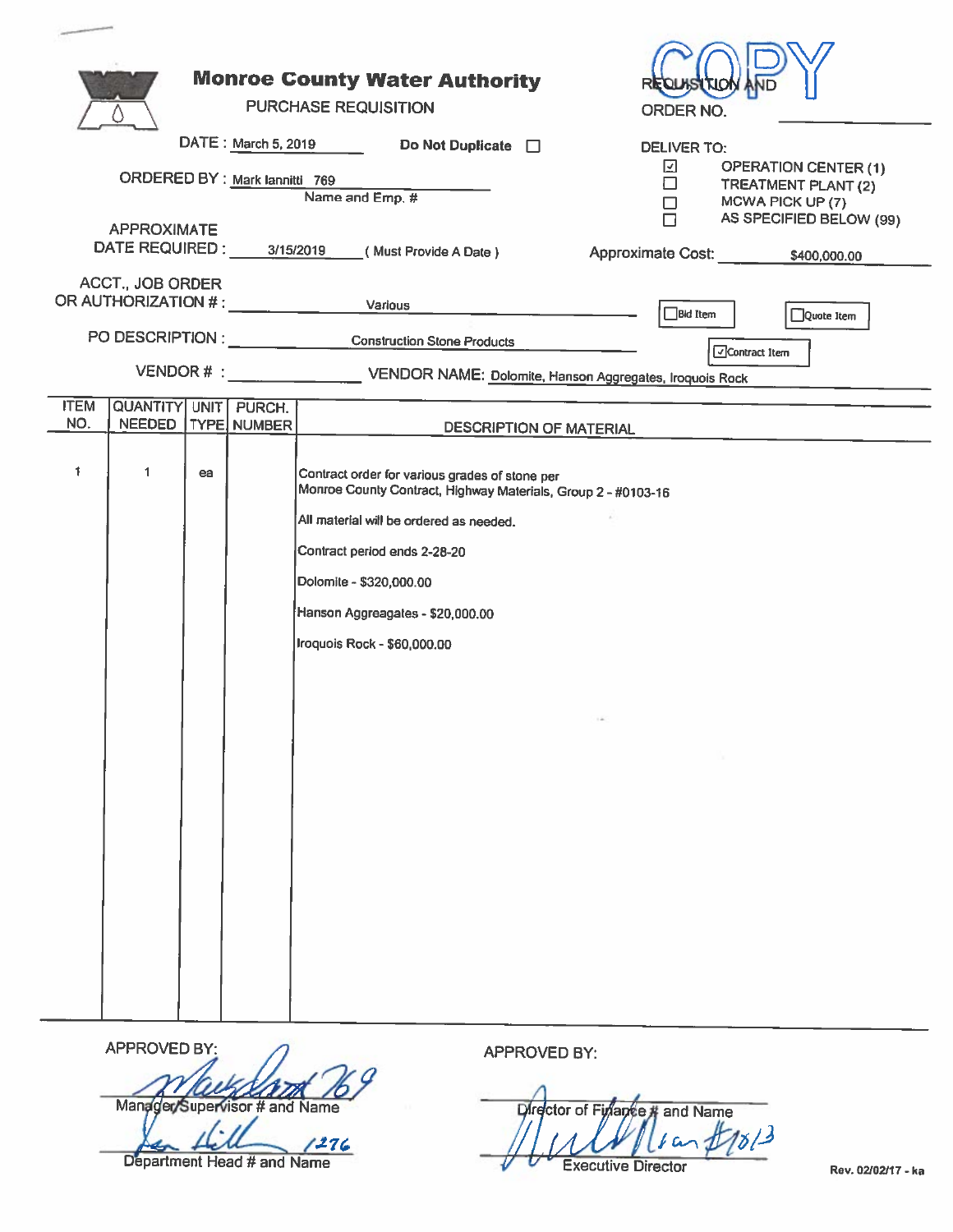### **HIGHWAY MATERIALS GROUP II**

#### **ITEM STONE AGGREGATE (OUARRY)**

| ITEM# | <b>MATERIAL</b>          | <b>UNIT</b> | <b>Barre Stone</b><br>Alblon  | Dolomite<br>Gates                     | Dolomite<br>LeRoy | Dolomite<br>Ogden | Dolomite -<br>Penfield | Dolomite-<br>Walworth                   | Hanson<br>Aggregates<br>Butler                                                                                                | Aggregates -<br>Clarendon<br>Ilanson | Hanson<br>Aggregates<br>IIF | Aggregates -<br>McKee Rd<br>Hanson | Aggregates<br>Scisv. Rd<br>Hanson | Aggregates<br>Stafford<br>Hanson | <b>Iraquois Rock</b><br><b>Brockport</b> | keler<br>Construction |
|-------|--------------------------|-------------|-------------------------------|---------------------------------------|-------------------|-------------------|------------------------|-----------------------------------------|-------------------------------------------------------------------------------------------------------------------------------|--------------------------------------|-----------------------------|------------------------------------|-----------------------------------|----------------------------------|------------------------------------------|-----------------------|
|       | 5/8" Crushed Stone       | <b>Ton</b>  | \$13.00                       |                                       |                   |                   |                        |                                         |                                                                                                                               |                                      |                             |                                    |                                   |                                  |                                          |                       |
|       | 5/8" Crusher Run         | Ton         | S.                            | $9.25$ S 15.75                        | l S<br>8.75       |                   | \$10.50                |                                         |                                                                                                                               |                                      |                             |                                    |                                   | $S$ 12.60                        | $S$ 8.75                                 |                       |
|       | #1 Crushed Stone         | Ton         |                               | $$13.00$ $$21.25$ $$13.50$            |                   |                   | $S$ 15.00              |                                         | $\vert$ \$ 13.25 $\vert$ \$ 13.99 $\vert$ \$ 13.99 $\vert$ \$ 13.99                                                           |                                      |                             |                                    |                                   |                                  | $$13.99$ $$13.50$                        |                       |
|       | #1 Crusher Run           | Ton         |                               |                                       |                   |                   |                        |                                         | $\vert$ \$ 10.00 $\vert$ \$ 9.50 $\vert$ \$ 10.07 $\vert$ \$ 10.07 $\vert$ \$ 10.07 $\vert$ \$ 17.36 $\vert$ \$ 17.36 $\vert$ |                                      |                             |                                    |                                   | $S$ 10.07                        | 8.25<br>s                                |                       |
|       | #2 Crushed Stone         | Ton         |                               | $S$ 12.00 $S$ 21.25 $S$ 13.50         |                   |                   |                        |                                         | $S$ 15.00   S 13.25   S 13.99   S 13.99   S 13.99                                                                             |                                      |                             |                                    |                                   |                                  | $$13.99$ $$13.50$                        |                       |
|       | #2 Crusher Run           | Ton         | S.                            | $8.75$ $\vert$ S 15.75 $\vert$ S 8.00 |                   | $S$ 9.50 $S$ 9.75 |                        |                                         | $S$ 8.00 $S$ 9.79 $S$ 9.79 $S$ 9.79 $S$ 17.36 $S$ 17.36 $S$ 9.79                                                              |                                      |                             |                                    |                                   |                                  | S.<br>8.00                               |                       |
|       | #3 Crusher Run           | Ton         | S.<br>8.55                    |                                       | $S$ 8.50          |                   | $S$ 10.25 $S$ 8.50     |                                         |                                                                                                                               | $S$ 9.79                             | $\vert S \vert 9.79$        |                                    |                                   | $9.79$ $\sqrt{s}$<br>s.          | 8.50                                     |                       |
|       | Crushed Stone Screenings | Ton         | \$11.75                       |                                       | \$14.00           |                   | $S$ 15.00 $S$ 13.50    |                                         |                                                                                                                               |                                      | $S$ 14.55                   |                                    |                                   | $S$ 14.55 $S$ 14.00              |                                          |                       |
|       | #1 Washed Crushed Stone  | Ton         | \$13.00                       |                                       | \$14.00           |                   |                        | $S$ 15.50 $\mid S$ 13.75 $\mid S$ 13.99 |                                                                                                                               |                                      | \$13.99                     |                                    |                                   | $S$ 13.99 $\parallel$ S 14.00    |                                          |                       |
|       | #IA Stone                | <b>Ton</b>  | $S$ 13.75 $\mid S$ 21.25      |                                       | $S$ 14,00         |                   |                        | S 15.50   S 14.00   S 15.95             |                                                                                                                               |                                      | \$15.95                     |                                    |                                   | $S$ 15.95 $S$ 14.00              |                                          |                       |
|       | 3/8" Washed Stone        | Ton         | $S$ 13.00                     |                                       | $S$ 13.50         |                   |                        | $S$ 15.00 $S$ 15.95                     |                                                                                                                               |                                      | \$15.95                     |                                    |                                   | \$15.95                          |                                          |                       |
|       | #1A Washed Stone         | Ton         | \$13.75                       |                                       | \$15.00           |                   |                        |                                         | $\vert$ S 15.00 $\vert$ S 16.00 $\vert$ S 15.00 $\vert$ S 15.95 $\vert$ S 15.95 $\vert$ S 15.95                               |                                      |                             |                                    |                                   | $$15.95$ $$14.50$                |                                          |                       |
|       | #1B Stone                | Ton         | \$13.00                       |                                       | \$14.00           |                   |                        |                                         | \$ 16.00   \$ 13.50   \$ 15.95   \$ 15.95                                                                                     |                                      | $S$ 15.95                   |                                    |                                   | $S$ 15.95 $S$ 14.00              |                                          |                       |
|       | #1B Washed Stone         | Ton         | \$13.00                       |                                       |                   | $S$ 15.00         |                        |                                         | \$ 14.50 \$ 15.95 \$ 15.95                                                                                                    |                                      | $S$ 15.95                   |                                    |                                   | \$15.95                          |                                          |                       |
|       | #1 ST Washed Stone       | <b>Ton</b>  | \$13.50                       |                                       |                   |                   |                        |                                         | $S$ 13.99                                                                                                                     |                                      | \$13.99                     |                                    |                                   | \$13.99                          |                                          |                       |
|       | #2 Stone                 | Ton         | $S$ 12.00                     | $S$ 21.25                             | $S$ 14.00         |                   | $S$ 15.00              | $S$ 13.25                               | \$13.99                                                                                                                       | $S$ 13.99                            | \$13.99                     |                                    |                                   | $S$ 13.99                        | $S$ 13.50                                |                       |
|       | #2 Washed Stone          | Ton         | \$12.00                       |                                       | \$14.00           |                   |                        |                                         | $\vert$ \$ 15.50 $\vert$ \$ 13.75 $\vert$ \$ 13.99 $\vert$ \$ 13.99 $\vert$ \$ 13.99                                          |                                      |                             |                                    |                                   | \$13.99                          | $S$ 14.00                                |                       |
|       | #3 Stone                 | <b>Ton</b>  | $S$ 12.25 $S$ 21.25 $S$ 13.50 |                                       |                   |                   | $S$ 15.00 $S$ 13.25    |                                         |                                                                                                                               |                                      | $S$ 13.99                   |                                    |                                   | $S$ 13.99 $S$ 13.50              |                                          |                       |

Revised: 2/26/19

 $\mathbf{3}$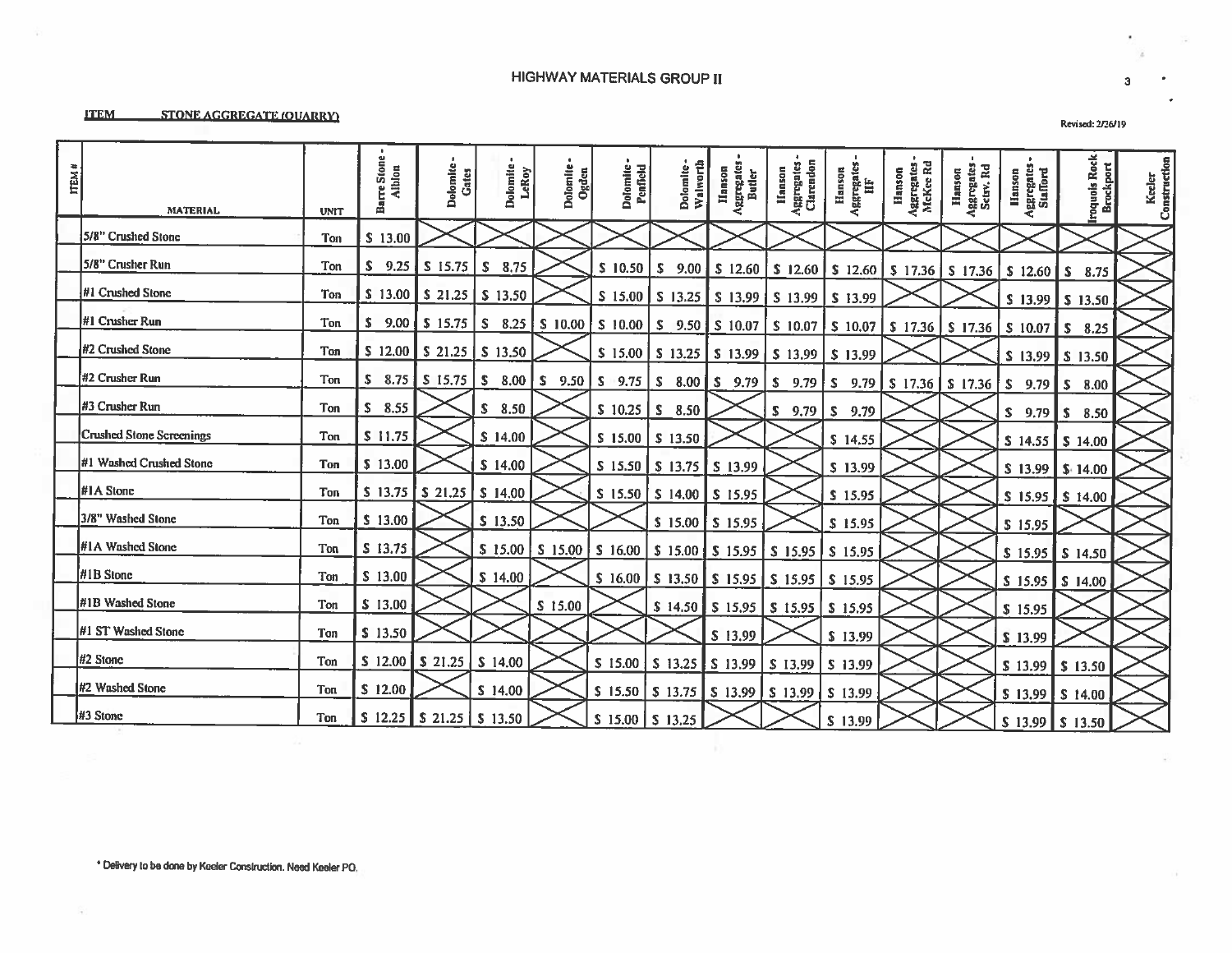### **HIGHWAY MATERIALS GROUP II**

**STONE AGGREGATE (OUARRY)** 

| <b>ITEM #</b> | <b>MATERIAL</b>                                                                             | <b>UNIT</b>            | Barre Stone<br>Albion | Dolomite.<br>Gates | Dolomite<br>LeRoy | Dolomite<br>Ogden                                         | Dolomite -<br>Penfield | Walworth<br>Dolomite      | Aggregates<br>Butler<br>Hanson | Aggregates -<br>Clarendon<br>Hanson   | Aggregates<br>IIF<br>Hanson | Hanson<br>Aggregates -<br>McKee Rd | Aggregates<br>Setsv, Rd<br>Hanson | Aggregates<br>Stafford<br>Hanson | Iraquois Rock<br>Brockport                                                                                                                                 | Keeler<br>Construction |
|---------------|---------------------------------------------------------------------------------------------|------------------------|-----------------------|--------------------|-------------------|-----------------------------------------------------------|------------------------|---------------------------|--------------------------------|---------------------------------------|-----------------------------|------------------------------------|-----------------------------------|----------------------------------|------------------------------------------------------------------------------------------------------------------------------------------------------------|------------------------|
|               | #4 Stone                                                                                    | Ton                    | \$12.25               |                    | \$13.00           |                                                           | $S$ 15.50              | $S$ 13.25                 |                                |                                       |                             |                                    |                                   |                                  |                                                                                                                                                            |                        |
|               | #4A Stone                                                                                   | Ton                    | \$12.25               |                    | \$13.00           |                                                           | $S$ 15.50              | $S$ 13.25                 |                                |                                       |                             |                                    |                                   |                                  |                                                                                                                                                            |                        |
|               | #5 Stone                                                                                    | Ton                    | \$12.25               |                    | \$15.00           |                                                           |                        |                           |                                |                                       |                             |                                    |                                   |                                  |                                                                                                                                                            |                        |
|               | #1 & #2 Stone Blended (Washed)                                                              | Ton                    | \$11.50               |                    |                   |                                                           | $S$ 15.50              | $S$ 13.75                 |                                |                                       |                             |                                    |                                   |                                  | \$14.00                                                                                                                                                    |                        |
|               | #1 & #2 Stone Blended (Dry)                                                                 | Ton                    |                       | \$21.25            | $S$ 13.00         |                                                           |                        | $S$ 15.00 $S$ 13.25       |                                | $S$ 13.99                             | $S$ 13.99                   |                                    |                                   |                                  | $S$ 13.99 $S$ 13.50                                                                                                                                        |                        |
|               | <b>Recycled Concrete</b>                                                                    | Ton                    | $S$ 10.25 $S$         | 7.25               |                   |                                                           |                        |                           |                                |                                       |                             |                                    | S                                 | $7.80$   S 11.20                 |                                                                                                                                                            |                        |
|               | <b>Stone Filling (Fine)</b>                                                                 | Ton                    | \$13.25               |                    |                   |                                                           |                        |                           | \$15.67                        |                                       | $S$ 15.67                   |                                    |                                   | \$15.67                          |                                                                                                                                                            |                        |
|               | Stone Filling (Light)                                                                       | Ton                    | \$13.25               |                    | $S$ 15.50         |                                                           |                        | $S$ 17.50 S 15.50 S 15.67 |                                |                                       | \$15.67                     |                                    |                                   | \$15.67                          | $S$ 16.00                                                                                                                                                  |                        |
|               | <b>Stone Filling (Medium)</b>                                                               | <b>Ton</b>             | \$15.25               |                    | $S$ 17.50         | $S$ 18.75 $S$ 20.00 $S$ 17.50                             |                        |                           |                                | \$19.03                               | $S$ 19.03                   |                                    |                                   | \$19.03                          | $S$ 17.50                                                                                                                                                  |                        |
|               | Stone Filling (Heavy)                                                                       | Ton                    | \$23.00               |                    | \$20.00           | \$21.00                                                   | $S$ 22.00 $S$ 19.25    |                           |                                |                                       | \$20.15                     |                                    |                                   | \$20.15                          | $S$ 19.75                                                                                                                                                  |                        |
|               | Rip Rap                                                                                     | Ton                    | \$60.00               |                    |                   | $S$ 14.50 $S$ 17.00 $S$ 17.00 $S$ 14.50                   |                        |                           |                                |                                       | \$21.27                     |                                    |                                   | \$ 21.27                         | \$14.50                                                                                                                                                    |                        |
|               | Plant Mixing of Aggregates                                                                  | Ton                    |                       |                    |                   |                                                           |                        |                           |                                |                                       |                             |                                    |                                   |                                  |                                                                                                                                                            |                        |
|               | Material Hauling (Aggregate Items) 0 to 1 Mile                                              | Ton                    |                       |                    |                   | $S$ 3.25 $S$ 3.25 $S$ 3.25 $S$ 3.25 $S$ 3.25 $S$ 3.25 $S$ |                        |                           | $3.00$ $\vert$ S               | $3.00$   S                            | 3.00                        |                                    |                                   | s.<br>$3.00$ $\vert$ S           |                                                                                                                                                            | $3.25$ \$ 3.00         |
|               | Material Hauling (Aggregate Items) > 1 Mile                                                 | Ton                    |                       | S.<br>0.40         | S.                | $0.40$   S $0.40$   S $0.40$   S $0.40$                   |                        |                           |                                | $\vert$ S 0.35 $\vert$ S 0.35 $\vert$ | 0.35<br>S                   |                                    |                                   |                                  |                                                                                                                                                            |                        |
|               | Material hauling & loading for Stone Filling<br>(Heavy) ONLY (Additional Charge)<br>$x = 1$ | Fixed<br>Price/<br>Ton |                       |                    |                   |                                                           |                        |                           |                                |                                       |                             |                                    |                                   | S.<br>0.35                       | $\begin{bmatrix} \text{S} & 0.40 \end{bmatrix}$<br>S 13.00 S 13.00 S 13.00 S 13.00 S 13.00 S 13.00 S 12.00 S 12.00 S 12.00 S 12.00 S 12.00 S 13.00 S 13.00 | S.<br>0.40             |

\* Delivery to be done by Keeler Construction. Need Keeler PO

Revised: 2/26/19

 $\boldsymbol{4}$ 

**ITEM**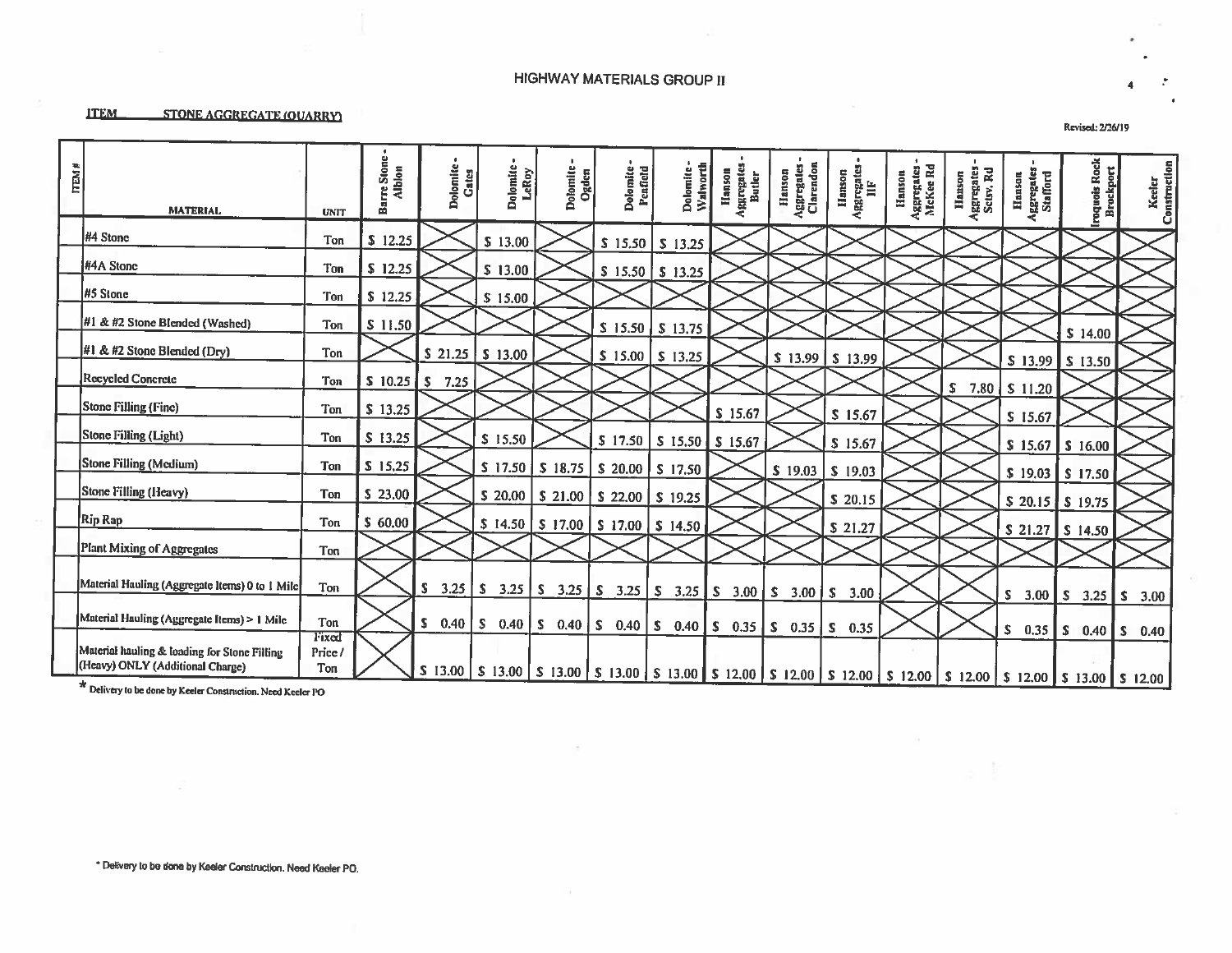### **HIGHWAY MATERIALS GROUP II**

#### STONE AGGREGATE (GRAVEL PIT) **ITEM**

Revised: 2/27/19

5

| <b>ITEM #</b> | <b>MATERIAL</b>                                   | <b>UNIT</b> | Dolomite -<br><b>Gates</b> | Dolomite-<br>Penfield | Dolomite -<br>Palmyra |
|---------------|---------------------------------------------------|-------------|----------------------------|-----------------------|-----------------------|
|               | 5/8" Crushed Stone                                | <b>TON</b>  |                            |                       |                       |
|               | #1 Crushed Stone                                  | <b>TON</b>  |                            |                       | s<br>13.50            |
|               | #1 Crusher Run                                    | <b>TON</b>  |                            |                       |                       |
|               | #2 Crushed Stone                                  | <b>TON</b>  |                            |                       | S<br>13.50            |
|               | #2 Crusher Run                                    | <b>TON</b>  |                            |                       |                       |
|               | <b>Crushed Stone Screenings</b>                   | <b>TON</b>  |                            |                       |                       |
|               | #1 Washed Crushed Stone                           | <b>TON</b>  | s<br>16.00                 | S<br>16.00            | \$<br>13.50           |
|               | #1A Stone                                         | <b>TON</b>  |                            |                       | S<br>13.50            |
|               | 3/8" Washed Stone                                 | <b>TON</b>  |                            |                       |                       |
|               | #1A Washed Stone                                  | <b>TON</b>  |                            |                       | S<br>13.50            |
|               | #1B Stone                                         | <b>TON</b>  |                            |                       |                       |
|               | #1B Washed Stone                                  | <b>TON</b>  |                            |                       |                       |
|               | #1 ST Washed Stone                                | <b>TON</b>  |                            |                       |                       |
|               | #2 Stone                                          | <b>TON</b>  | s<br>16.00                 | S<br>16.00            | $\mathsf{s}$<br>13.50 |
|               | #2 Washed Stone                                   | <b>TON</b>  |                            |                       | S<br>13.50            |
|               | <b>Screened Gravel</b>                            | <b>TON</b>  |                            |                       |                       |
|               | <b>Recycled Concrete</b>                          | <b>TON</b>  |                            |                       |                       |
|               | <b>Stone Filling (Fine)</b>                       | <b>TON</b>  |                            |                       |                       |
|               | <b>Stone Filling (Light)</b>                      | <b>TON</b>  |                            |                       |                       |
|               | Material Hauling (Aggregate Items) 0<br>to 1 Mile | <b>TON</b>  | s<br>3.25                  | S<br>3.25             | S<br>3.25             |
|               | Material Hauling (Aggregate Items) > 1<br>Mile    | <b>TON</b>  | \$<br>0.40                 | S<br>0.40             | S<br>0.35             |

¥

\*\* S/CY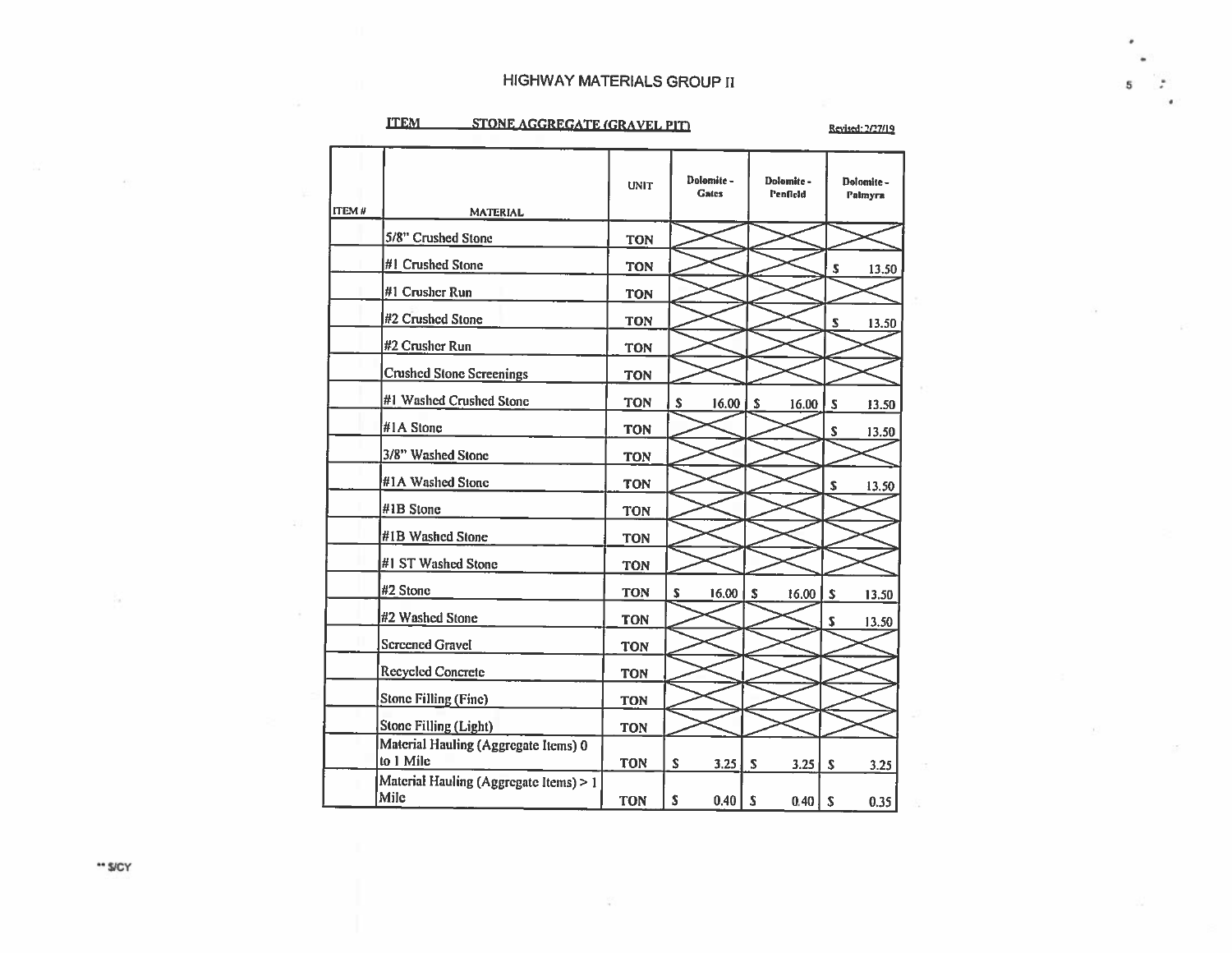#### TEM TOP SON. FRI DIRT, SELECT FLL AND VARIOUS SANDS

**Revised 2/27/29** 

 $\sim$ 

 $\bullet$ 

| <b>TTEM #</b> | <b>MATERIAL</b>                                           | UNIT       | Į     |       |       |       | Dadomin<br>Palmyra |       | Ciremteca -<br>Silverole Dr. | Hampshire<br>Montan | Imquais<br>Dreabport | 4     |       | H               |                  | e<br>A | H     |
|---------------|-----------------------------------------------------------|------------|-------|-------|-------|-------|--------------------|-------|------------------------------|---------------------|----------------------|-------|-------|-----------------|------------------|--------|-------|
|               | Topsol - Screened                                         | Ton        | 12.75 |       |       |       |                    |       |                              |                     |                      |       |       |                 |                  |        | 13.50 |
|               | Topeoll - Screened                                        | <b>CY</b>  |       | 20,00 |       |       |                    |       | 20.00                        |                     |                      | 18.50 | 18.50 | 17.50B<br>24.00 | 20.00 &<br>25.00 | 18.00  | 15.00 |
|               | Topsol - Unacreened                                       | <b>Ton</b> | 11.50 |       |       |       |                    |       |                              |                     |                      |       |       |                 |                  |        | 9.00  |
|               | Topsoi - Unscreened                                       | c٧         |       | 14.00 |       |       |                    |       | 10.00                        |                     |                      |       | 11.00 | 12.00           | 14.00            | 10.00  | 10.00 |
|               | Compost Topaol                                            | CY         |       | 25.00 |       |       |                    |       | 35.00                        |                     |                      |       |       |                 | 30.00            |        |       |
|               | Fill Dirt Material                                        | Tom        | 5.25  |       |       | 5.75  |                    |       |                              |                     |                      |       |       |                 |                  |        | 3.50  |
|               | <b>FII Dirt Meterial</b>                                  | CY         |       | 5.00  |       |       |                    |       | 5.00                         |                     |                      |       |       |                 |                  | 7.00   | 4.00  |
|               | Select Structural Fill                                    | <b>Ton</b> | 8.75  |       |       |       |                    |       |                              |                     |                      |       |       |                 |                  |        |       |
|               | <b>Select Structure! F11</b>                              | <b>CY</b>  |       |       |       |       |                    |       |                              |                     |                      |       |       |                 |                  |        |       |
|               | Mortar Sand                                               | Ton        | 15,00 |       | 15.00 | 15.00 | 6.75               | 15,00 |                              | 17.68               |                      |       |       |                 |                  |        |       |
|               | Grout Sand                                                | CY         | 15.00 |       |       |       |                    |       |                              |                     |                      |       |       |                 |                  |        |       |
|               | Concrete Send                                             | Ton        | 15.00 |       |       |       |                    |       |                              | 13.52               |                      |       |       |                 |                  |        |       |
|               | Ice Control Sand - Aggregate A                            | Ten        | 13.50 |       | 15.00 |       | 6.00               | 15.00 |                              |                     | 15.00                |       |       |                 |                  |        |       |
|               | Ice Control Send - Aggregate B                            | Ton        |       |       | 15.00 |       | 6.00               | 15.00 |                              |                     | 15.00                |       |       |                 |                  |        |       |
|               | Materiel Houling (Aggregate Nems) 6<br><b>Sec 1 Miles</b> | Ton        |       |       | 3.25  | 3.25  | 3.25               | 3.25  |                              | 3.00                | 3.25                 |       |       | 5.00            |                  |        |       |
|               | Neterial Hasiling (Aggregate Hema)<br>i>ı Mile            | Ton        |       |       | 0.40  | 0.40  | 0.40               | 0.40  |                              | 0.35                | 0.40                 |       |       | 0.60            |                  |        |       |
|               | Meterial Flouding (Aggregate Rome) 0<br><b>in 1 Mile</b>  | CY         |       | 6.00  |       |       |                    |       |                              |                     |                      |       |       | 6.00            |                  | 6.00   |       |
|               | (Idalerini Hauling (Aggregate Nome)<br><b>11 Miller</b>   | <b>CY</b>  |       | 6.00  |       |       |                    |       |                              |                     |                      |       |       | 6.00            |                  | 6.00   |       |

\*\*\* Keeler Construction delivery for Bank Stone Products. Need Keeler POIP.

 $\mathcal{H}$  $\sim 10$ 

 $\Delta$ 

1 = 20 Ton Meximum Load<br>2 = 15 CY Meximum Load<br>\*\* Dry (Stored Inaida)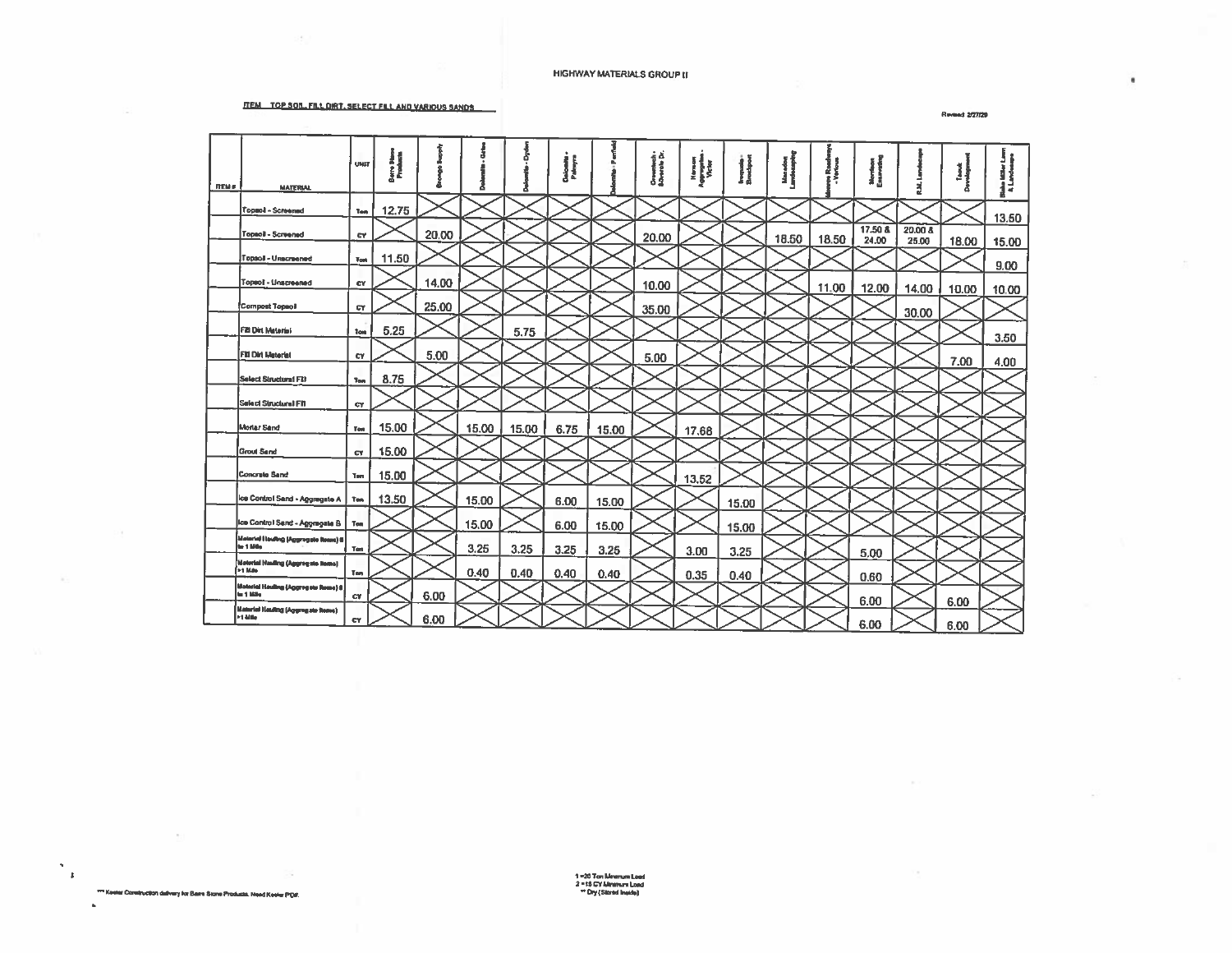|                    |                                              |    |                     | <b>Monroe County Water Authority</b><br><b>PURCHASE REQUISITION</b>                                                                                                                                                        |        | REQUISITION AN<br>ORDER NO.       |                                |                                                    |  |
|--------------------|----------------------------------------------|----|---------------------|----------------------------------------------------------------------------------------------------------------------------------------------------------------------------------------------------------------------------|--------|-----------------------------------|--------------------------------|----------------------------------------------------|--|
|                    | ORDERED BY : Mark lannitti 769               |    | DATE: March 5, 2019 | Do Not Duplicate <b>D</b><br>Name and Emp. #                                                                                                                                                                               |        | <b>DELIVER TO:</b><br>⊡<br>П<br>□ | MCWA PICK UP (7)               | <b>OPERATION CENTER (1)</b><br>TREATMENT PLANT (2) |  |
|                    | <b>APPROXIMATE</b>                           |    |                     | DATE REQUIRED: 3/15/2019 (Must Provide A Date)                                                                                                                                                                             |        |                                   | Approximate Cost: \$125,000.00 | AS SPECIFIED BELOW (99)                            |  |
|                    | ACCT., JOB ORDER                             |    |                     | OR AUTHORIZATION # : Various                                                                                                                                                                                               |        | $\Box$ Bid Item                   |                                | Quote Item                                         |  |
|                    |                                              |    |                     | PO DESCRIPTION : Temporary Patching Material<br>VENDOR # : VENDOR NAME: Rochester Asphalt                                                                                                                                  |        |                                   | □ Contract Item                |                                                    |  |
| <b>ITEM</b><br>NO. | <b>QUANTITY UNIT PURCH.</b><br><b>NEEDED</b> |    | TYPE NUMBER         | DESCRIPTION OF MATERIAL                                                                                                                                                                                                    |        |                                   |                                |                                                    |  |
| 1                  | 1                                            | ea |                     | Contract order for purchasing and stockpiling temporary patching materials per<br>Monroe County Contract, Highway Materials, Group 2 - #0103-16<br>All material will be ordered as needed.<br>Contract period ends 2-28-20 | $\sim$ |                                   | -97                            |                                                    |  |

**APPROVED BY** Manager/Supervisor # and Name

 $1276$ 

Department Head # and Name

APPROVED BY:

Difector of Phande Wand Name

Rev. 02/02/17 - ka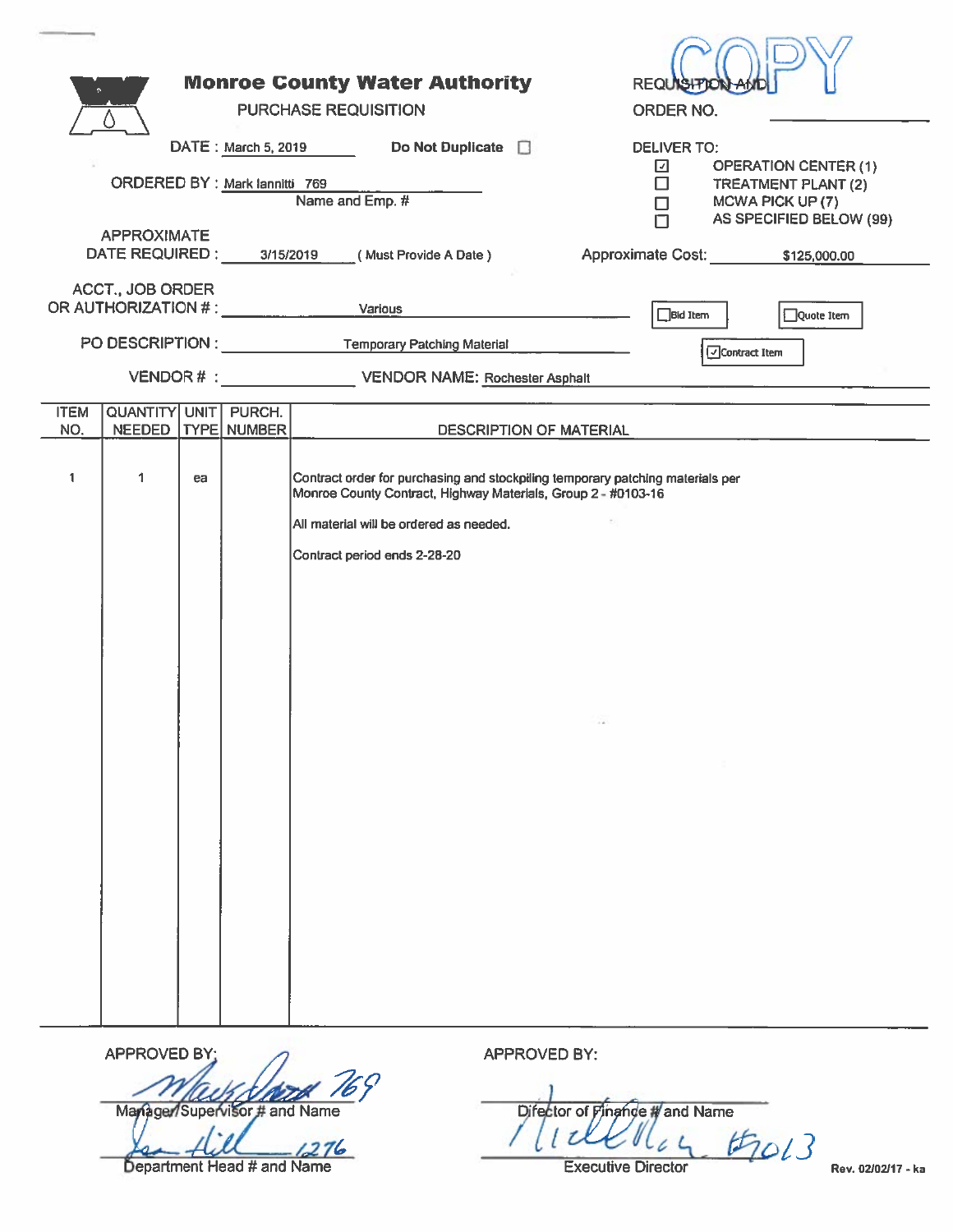**Tower Stores** 

 $\bar{z}$ 

#### **ITEM\_** ASPIIALT CONCRETE ASPIIALT COURSES

Here Price =  $3521 / US$  Ton

| i | <b>MATERIAL</b>                                  | Unit        | Albion<br>Stone<br>仙<br>Bar       | È.<br>Agreegates<br>mson<br>z | son Aggregates -<br>McKee Rd<br><b>Hanson</b> | Hanson Aggregates<br>Stafford | Iroquois Rock<br>Brockport | Iroquois Rock-<br>Henrietta                            | r Asphalt<br>- Gates<br>Rochester.<br>Material - | Rochester Asphalt<br>Material - Penfield | Rochester Asphalt<br>Material -Walworth | Keeler Construction | e Municipal<br>(US) Inc.<br>Innovative I<br>Products (I | Shelby Crushed Stone             | Pow<br>ue Paving @ Pow<br>: Construction or<br>Synacusa<br>Unique |
|---|--------------------------------------------------|-------------|-----------------------------------|-------------------------------|-----------------------------------------------|-------------------------------|----------------------------|--------------------------------------------------------|--------------------------------------------------|------------------------------------------|-----------------------------------------|---------------------|---------------------------------------------------------|----------------------------------|-------------------------------------------------------------------|
|   | Plant Mixed Stockpile Patching Material          | Ton         |                                   |                               |                                               |                               |                            |                                                        |                                                  |                                          |                                         |                     | $S$ 110.95 $\vert S \vert$                              | 100,00                           |                                                                   |
|   | Modified Stockpile Patching Materials            | Ton         |                                   | $S$ 118.00 $S$ 117.50         |                                               |                               |                            | $S$ 119.00 $S$ 119.00 $S$ 119.00 $S$ 119.00 $S$ 119.00 |                                                  |                                          |                                         |                     |                                                         | $S$ 110.95 $S$ 100.00 $S$ 110.00 |                                                                   |
|   | Modified Stockpile Patching Materials            | Pound (Bag) |                                   |                               |                                               |                               |                            |                                                        |                                                  |                                          |                                         |                     | s                                                       | 9.75                             |                                                                   |
|   | Reclaimed Asphalt Pavement (RAP)/ Millings 1"    | Ton         | $\vert 11.50 \vert S \vert$<br>S. | 10.75                         |                                               | S.<br>10.75                   |                            |                                                        |                                                  |                                          |                                         |                     |                                                         |                                  |                                                                   |
|   | Reclaimed Asphalt Pavement (RAP)/ Millings 9/16" | Ton         | $12.50$ $\sqrt{S}$<br>s           | 10.75                         |                                               | $S$ 10.75                     |                            |                                                        |                                                  |                                          |                                         |                     |                                                         |                                  |                                                                   |
|   | Reclaimed Asphalt Pavement (RAP)/ Millings 3/8"  | Ton         | S.<br>14.00                       |                               |                                               |                               |                            |                                                        |                                                  |                                          |                                         |                     |                                                         |                                  |                                                                   |
|   | Asphalt Millings Credit                          | Ton         | S.<br>3.25                        |                               |                                               |                               | <b>S</b><br>3.00           |                                                        | $3.00 \,   \, S$<br>s                            | $3.00$   S                               | 3.00                                    |                     |                                                         |                                  |                                                                   |
|   | Material Hauling (Asphalt Mix Items) 0 to 1 Mile | Ton         |                                   | 5.00<br><b>S</b>              |                                               | 5.00<br>-S                    | $4.00$ $\mid$ S<br>-5      | $4.00$   S                                             | $4.00$   S                                       | $4.00$ S                                 | $4.00$   S                              | 4.00                |                                                         |                                  |                                                                   |
|   | Material Hauling (Asphalt Mix Items) >1 Mile     | Ton         |                                   | S<br>0.50                     |                                               | . S.<br>0.50                  | -S.<br>$0.75$   S          | $0.75$ S                                               | $0.75$ S                                         | $0.75$ $\mid$ S                          | $0.75$ $\vert S \vert$                  | 0.55                |                                                         |                                  |                                                                   |
|   | Bituminous Material (Liquid) Tack Coat           | 5 gallon    |                                   | 70,00<br>s                    | S.<br>$70.00$ S                               | 70.00 S                       |                            | $60.00$ S $60.00$ S $60.00$ S                          |                                                  | $60.00$ S                                | 60.00                                   |                     |                                                         |                                  |                                                                   |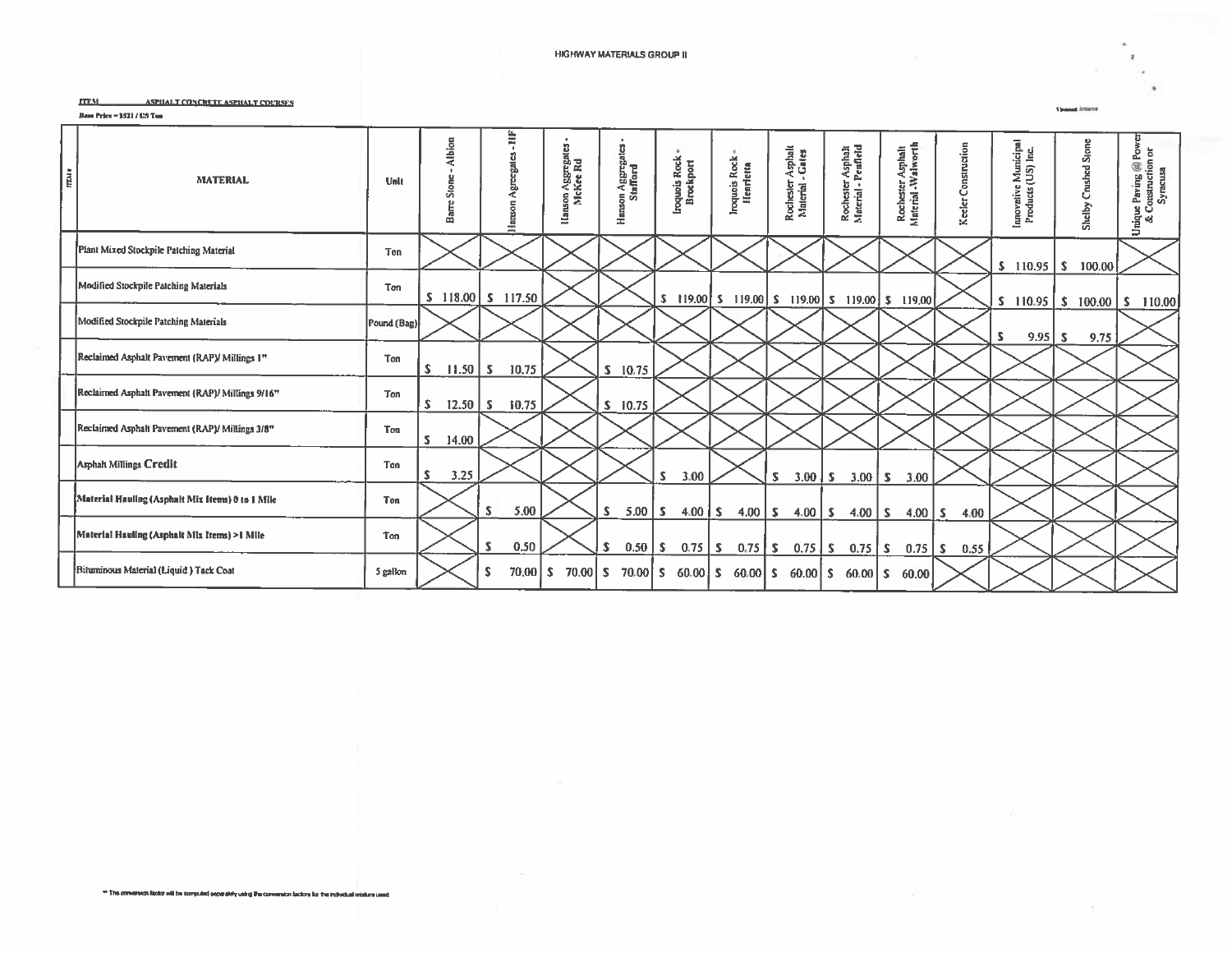|                                                                  | <b>Monroe County Water Authority</b>                                                                                                                                                                                       | <b>REQUISITION AND</b>                                                                |
|------------------------------------------------------------------|----------------------------------------------------------------------------------------------------------------------------------------------------------------------------------------------------------------------------|---------------------------------------------------------------------------------------|
|                                                                  | PURCHASE REQUISITION                                                                                                                                                                                                       | ORDER NO.                                                                             |
|                                                                  | Do Not Duplicate <b>D</b><br>DATE: March 5, 2019                                                                                                                                                                           | <b>DELIVER TO:</b>                                                                    |
| ORDERED BY: Mark lannitti 769                                    |                                                                                                                                                                                                                            | <b>OPERATION CENTER (1)</b><br>☑<br>$\mathbb{C}^n$ .<br>$\Box$<br>TREATMENT PLANT (2) |
|                                                                  | Name and Emp. #                                                                                                                                                                                                            | MCWA PICK UP (7)<br>$\Box$<br>AS SPECIFIED BELOW (99)<br>П                            |
| <b>APPROXIMATE</b><br>DATE REQUIRED: 3/15/2019                   | (Must Provide A Date)                                                                                                                                                                                                      | Approximate Cost: \$125,000.00                                                        |
| <b>ACCT., JOB ORDER</b><br>OR AUTHORIZATION # : ________________ | Various                                                                                                                                                                                                                    | $\Box$ Bid Item<br>Quote Item                                                         |
|                                                                  | PO DESCRIPTION : Temporary Patching Material                                                                                                                                                                               | □ Contract Item                                                                       |
|                                                                  | VENDOR # : VENDOR NAME: Innovative Municipal, US                                                                                                                                                                           |                                                                                       |
| QUANTITY UNIT PURCH.<br><b>ITEM</b>                              |                                                                                                                                                                                                                            |                                                                                       |
| NEEDED   TYPE NUMBER<br>NO.                                      | DESCRIPTION OF MATERIAL                                                                                                                                                                                                    |                                                                                       |
| 1<br>1<br>ea                                                     | Contract order for purchasing and stockpiling temporary patching materials per<br>Monroe County Contract, Highway Materials, Group 2 - #0103-16<br>All material will be ordered as needed.<br>Contract period ends 2-28-20 |                                                                                       |

**APPROVED** Martager/Supervisor # and Name

 $1276$ Department Head # and Name

APPROVED BY:

Director of Finance # and Name

**L** Executive Director

Rev. 02/02/17 - ka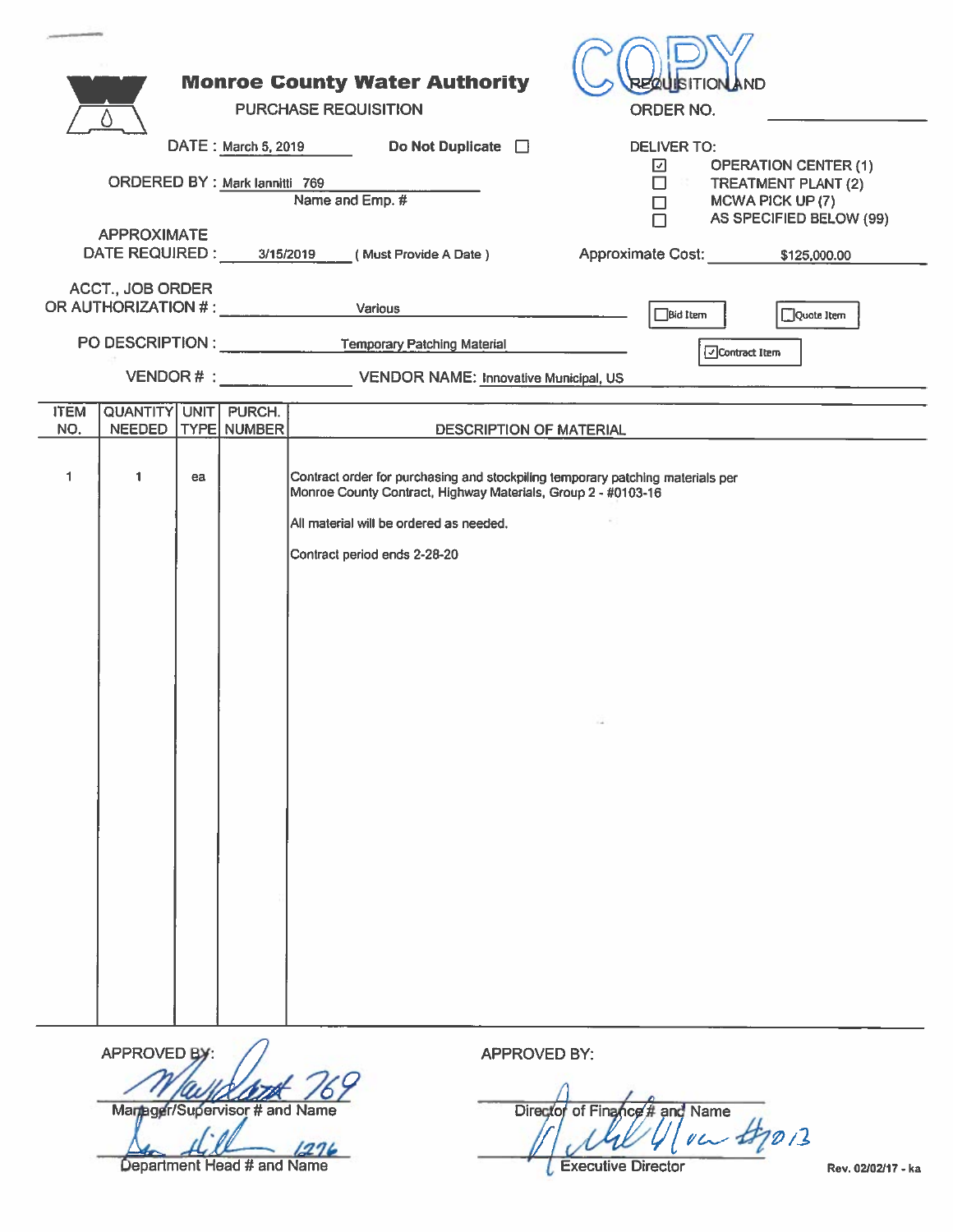#### **HIGHWAY MATERIALS GROUP !!**

×

#### **ITEM** ASPIIALT CONCRETE ASPIIALT COURSES

Bose Price =  $5511$  / US Tuu

|     |                                                   |             | Albion                            | ŧ                     | son Aggregates -<br>McKee Rd |                               |                             |                               |                                       | r Asphalt<br>Penfield                             |                                          |                     |                                            |                           |                                                       |
|-----|---------------------------------------------------|-------------|-----------------------------------|-----------------------|------------------------------|-------------------------------|-----------------------------|-------------------------------|---------------------------------------|---------------------------------------------------|------------------------------------------|---------------------|--------------------------------------------|---------------------------|-------------------------------------------------------|
| max | <b>MATERIAL</b>                                   | Unit        | Stone<br>Barre                    | Agregates<br>Hanson   | Hanson.                      | Hanson Aggregates<br>Stafford | Iroquois Rock-<br>Brockport | Iroquois Rock -<br>Henrietta  | Rochester Asphalt<br>Material - Gates | Rochester<br>Material - P                         | Rochester Asphalt<br>Material - Walworth | Keeler Construction | Innovative Municipal<br>Products (US) Inc. | Shelby Crushed Stone      | Unique Paving @ Power<br>& Construction or<br>Symeusa |
|     | Plant Mixed Stockpile Patching Material           | <b>Ton</b>  |                                   |                       |                              |                               |                             |                               |                                       |                                                   |                                          |                     | $S$ 110.95   S                             | 100.00                    |                                                       |
|     | Modified Stockpile Patching Materials             | Ton         |                                   | $S$ 118.00 $S$ 117.50 |                              |                               |                             |                               |                                       | \$ 119.00 \$ 119.00 \$ 119.00 \$ 119.00 \$ 119.00 |                                          |                     | $S$ 110.95                                 | $S = 100,00$ $S = 110,00$ |                                                       |
|     | Modified Stockpile Patching Materials             | Pound (Bag) |                                   |                       |                              |                               |                             |                               |                                       |                                                   |                                          |                     | S.<br>9.95                                 | 9,75<br>-S                |                                                       |
|     | Reclaimed Asphalt Pavement (RAP)/ Millines 1"     | Ton         | S.<br>$\vert 11.50 \vert S \vert$ | 10.75                 |                              | 10.75<br>s.                   |                             |                               |                                       |                                                   |                                          |                     |                                            |                           |                                                       |
|     | Reclaimed Asphalt Pavernent (RAP)/ Millings 9/16" | Ton         | $12.50$   S<br>s                  | 10.75                 |                              | 10.75<br>S                    |                             |                               |                                       |                                                   |                                          |                     |                                            |                           |                                                       |
|     | Reclaimed Asphalt Pavement (RAP)/ Millings 3/8"   | Ton         | s<br>14.00                        |                       |                              |                               |                             |                               |                                       |                                                   |                                          |                     |                                            |                           |                                                       |
|     | Asphalt Millings Credit                           | Ton         | -S<br>3.25                        |                       |                              |                               | S.<br>3.00                  |                               | $3.00$   S<br>s                       | $3.00 \, \text{S}$                                | 3.00                                     |                     |                                            |                           |                                                       |
|     | Material Hauling (Asphalt Mix Items) 0 to 1 Mile  | Ton         |                                   | 5.00<br>S             |                              | s<br>5.00                     | 4.00 $\vert$ S<br>ls.       | $4.00 \mid S$                 | $4.00$   S                            | $4.00$   S                                        | $4.00$ S                                 | 4.00                |                                            |                           |                                                       |
|     | Material Hauling (Asphalt Mix Items) >1 Mile      | Ton         |                                   | 0,50<br>s             |                              | -5<br>0.50                    | $0.75$ $S$<br>ls.           | $0.75$ $\vert$ S              | $0.75$ $\vert$ S                      | $0.75$ S                                          | $0.75$   S                               | 0.55                |                                            |                           |                                                       |
|     | Bituminous Material (Liquid) Tack Coat            | 5 gallon    |                                   | $70.00$ S<br>s        | $70.00$ S                    | $70.00$ S                     |                             | $60.00$ S $60.00$ S $60.00$ S |                                       | $60,00$ $\sqrt{5}$                                | 60.00                                    |                     |                                            |                           |                                                       |

\*\* The conversion factor will be computed experisivy using the conversion factors for the includual misture used.

- 50

 $\mathbf{z} \rightarrow$ 

**Spinst Stress**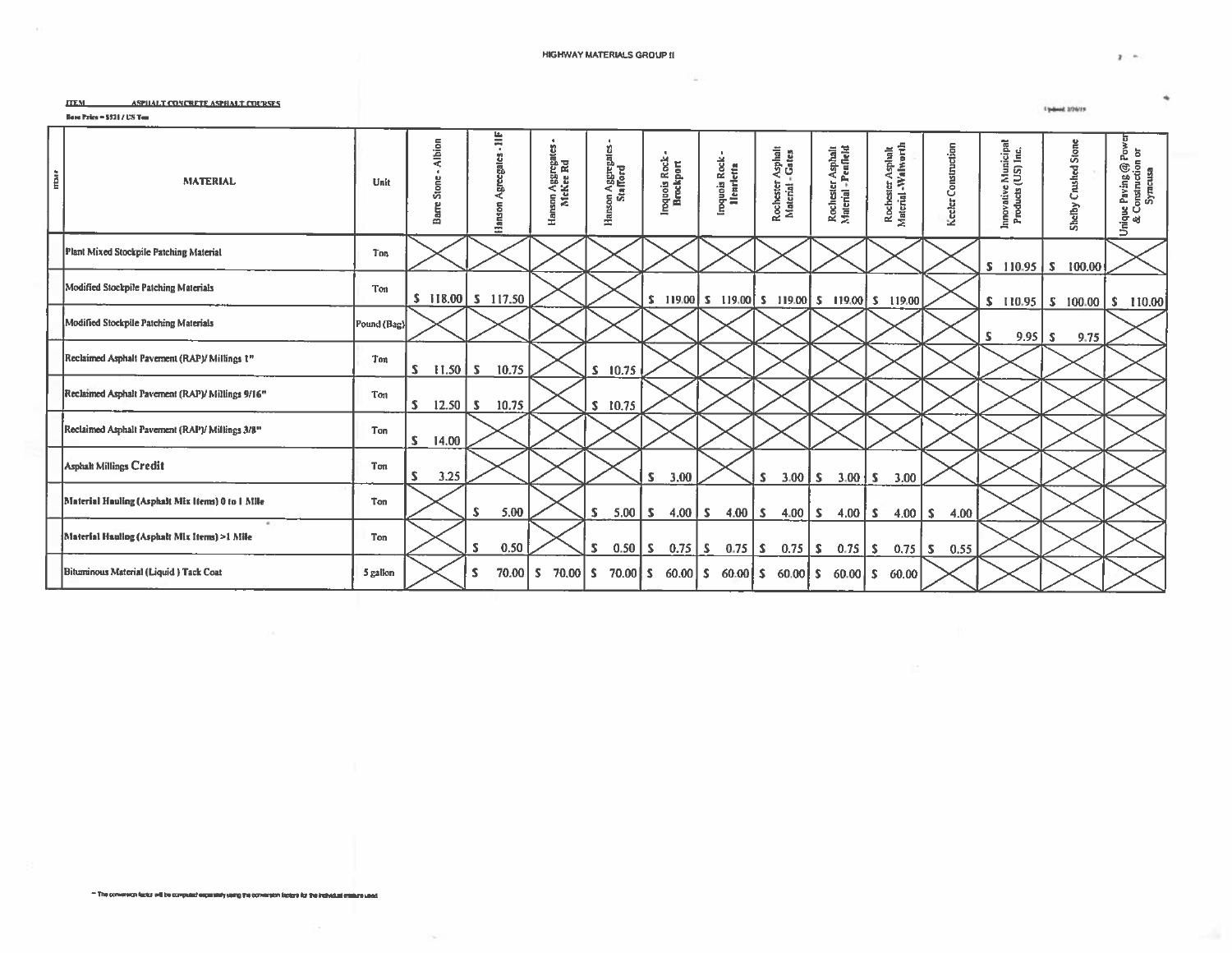

**Monroe County Water Authority** 



| Subject: | Recommendation for Bid Award<br>March 14, 2019 Board Meeting | Copies: | M. Quattrone |
|----------|--------------------------------------------------------------|---------|--------------|
|          | Karin Anderson                                               | File:   | WA 021906    |
| From:    |                                                              | Date:   | 03/06/2019   |
| To:      | Raymond Benshoff                                             |         |              |

Bids were received on March 1, 2019, for Small Tools. This is a one year, unit price contract based on estimated quantities, with the option to renew for up to four additional one-year terms upon mutual consent. The apparent low responsive, responsible bidder is Hanes Supply, Inc. in the amount of \$3,698.42.

We also received a bid from Cook Iron Division of Colony Hardware in the amount of

I recommend the bid be awarded to the low responsive, responsible bidder.

 $/ka$ Attachment: Bid tabulation

| (Dis)Approved by |                                      |      |
|------------------|--------------------------------------|------|
|                  | Department Head                      | Date |
| (Dis)Approved by | Karin Anderson<br>Purchasing Manager | Date |
| (Dis)Approved by | Executive Director                   |      |

02019

**Date** 

(Dis)Approved by

**Executive Assistant/Board** 

**Date**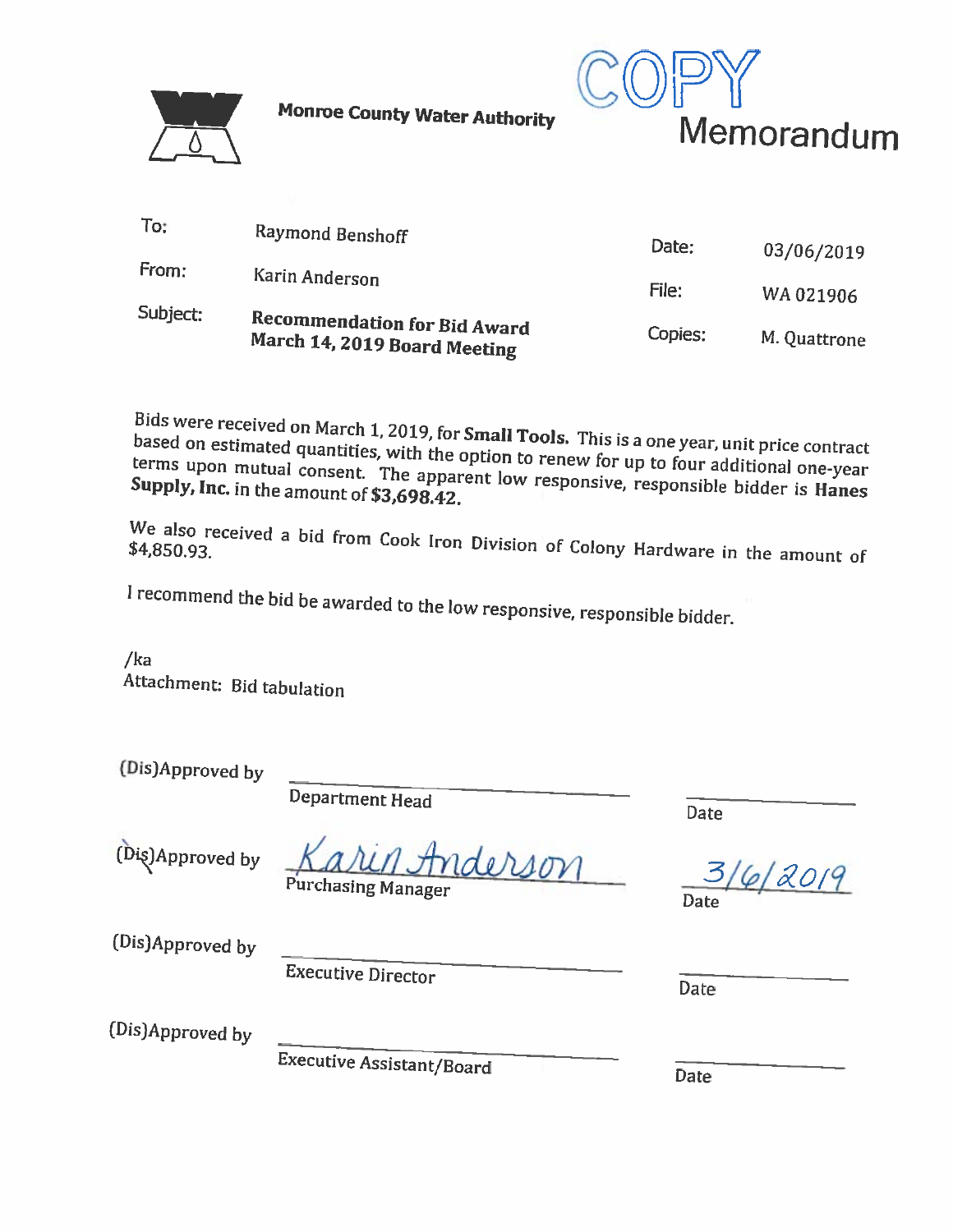## MONROE COUNTY WATER AUTHORITY MCWA 021906 - SMALL TOOLS

|            |            |                                                             |                                      |                                     | No Bld                                   | No Bid                                        |
|------------|------------|-------------------------------------------------------------|--------------------------------------|-------------------------------------|------------------------------------------|-----------------------------------------------|
| ttem<br>Nu | Qty        | Description                                                 | (1)<br><b>HANES</b><br><b>SUPPLY</b> | (2)<br><b>COOK IRON</b><br>(COLONY) | (3)<br><b>FASTENAL</b><br><b>COMPANY</b> | $[4]$<br><b>GRAINGER</b><br><b>INDUSTRIES</b> |
| 1          | 1 EA       | Lufkin #PHV1425N, 25' Tape Measure or Equal                 | \$11.26                              | \$12.90                             | \$0.00                                   | \$0.00                                        |
| 2          | 1 EA       | Lufkin #1706, 100' Tape Measure or Equal                    | \$13.66                              | \$16.22                             | \$0.00                                   | \$0.00                                        |
| з          | 1 EA       | Lufkin #1708, 200' Tape Measure or Equal                    | \$21.11                              | \$25.45                             | \$0.00                                   | \$0.00                                        |
| 4          | I EA       | Ridgid #31010, 10" Straight Plpe Wrench                     | \$20.49                              | \$23.80                             | \$0.00                                   | \$0.00                                        |
| 5          | 1EA        | Ridgid #31020, 14" Straight Pipe Wrench                     | \$26,43                              | \$30.70                             | \$0.00                                   | \$0.00                                        |
| 6          | 1EA        | Ridgid #31025, 18" Straight Pipe Wrench                     | \$38.22                              | \$44.39                             | \$0.00                                   | \$0.00                                        |
| V          | 1 EA       | Ridgid #31030, 24" Straight Pipe Wrench.                    | \$60.48                              | \$70,25                             | \$0.00                                   | \$0.00                                        |
| 8          | 1EA        | Ridgid #31035, 36" Straight Pipe Wrench                     | \$129.70                             | \$149.00                            | \$0.00                                   | \$0.00                                        |
| 9          | <b>IEA</b> | Ridgld #32930, Tubing Cutter #20                            | \$54.90                              | \$63.77                             | \$0.00                                   | \$0.00                                        |
| 10         | 1 EA       | Ridgid #32920, Tubing Cutter #15                            | \$28.09                              | \$32.63                             | \$0.00                                   | \$0.00                                        |
| 11         | 1EA        | Ridgid #32910, Tubing Cutter #10                            | \$24.53                              | \$29.92                             | \$0.00                                   | \$0.00                                        |
| 12         | I EA       | Nicholson #08737, 12" Bastard Cut Mill File or Equal        | \$7.59                               | \$10.59                             | \$0.00                                   | \$0.00                                        |
| 13         | 1EA        | Crescent #H28N, 8" Combination Pliers or Equal              | \$5.74                               | 56.25                               | \$0.00                                   | 50.00                                         |
| 14         | 1EA        | Vise Grip #10R, Straight Jaw Locking Pliers                 | \$11.07                              | \$11.98                             | \$0.00                                   | \$0.00                                        |
| 15         | 1EA        | Crescent #AC112BK, 12" Chrome Adj. Wrench                   | \$26.59                              | \$34.60                             | \$0.00                                   | \$0.00                                        |
| 16         | 1 EA       | Channellock #440, 12" Adj. Tongue/Groove Pliers             | \$13.50                              | \$13.47                             | \$0.00                                   | \$0.00                                        |
| 17         | 1EA        | Klein #D203-6, 6" Long Nose Pilers or Equal                 | \$20.28                              | \$22.21                             | \$0.00                                   | \$0.00                                        |
| 18         | 1EA        | Klein #D809-36, Linemans Double-Face Hammer                 | \$39.49                              | 542.74                              | \$0.00                                   | \$0.00                                        |
| 19         | 1 EA       | Great Neck #BP16, 16 oz Ball Peen Hammer or Equal           | 57.13                                | \$6.12                              | \$0.00                                   | \$0.00                                        |
| 20         | 1 EA       | Plumb #11439, 22 oz Straight Claw Hammer or Equal           | \$16.55                              | \$18.03                             | \$0.00                                   | \$0.00                                        |
| 21         | 1EA        | Ames #1199400, 12 lb Double-Face Sledge Hammer or Equal     | \$26.91                              | \$32.55                             | 50.00                                    | \$0.00                                        |
| 22         | 1EA        | Southwire #2588SW002, 50' 12/3 SJTW Outdoor Ext Cord or Eq. | \$28.00                              | \$34.70                             | \$0.00                                   | \$0.00                                        |
| 23         | I EA       | Union Tools Razorback #62-343 Bypass Lopper or Equal        | \$23.84                              | \$30.49                             | \$0.00                                   | \$0.00                                        |
| 24         | 1EA        | Weiler #25150 Vortec Pro Rand Wire Scratch Brush or Equal   | \$1.28                               | \$1.79                              | \$0.00                                   | \$0.00                                        |
| 25         | 1EA        | Nicholson #80951, General Purpose Hacksaw 10"-12" or Equal  | \$7.65                               | \$9.62                              | \$0.00                                   | \$0.00                                        |
| 26         | 1 EA       | Irwin #2011202, 24" Cross-Cut Saw or Equal                  | \$18.87                              | \$19.88                             | \$0.00                                   | \$0.00                                        |
| 27         | 1EA        | Empire #581-24 Aluminum Magnetic 24" Level or Equal         | \$16.83                              | \$17.16                             | \$0.00                                   | 50.00                                         |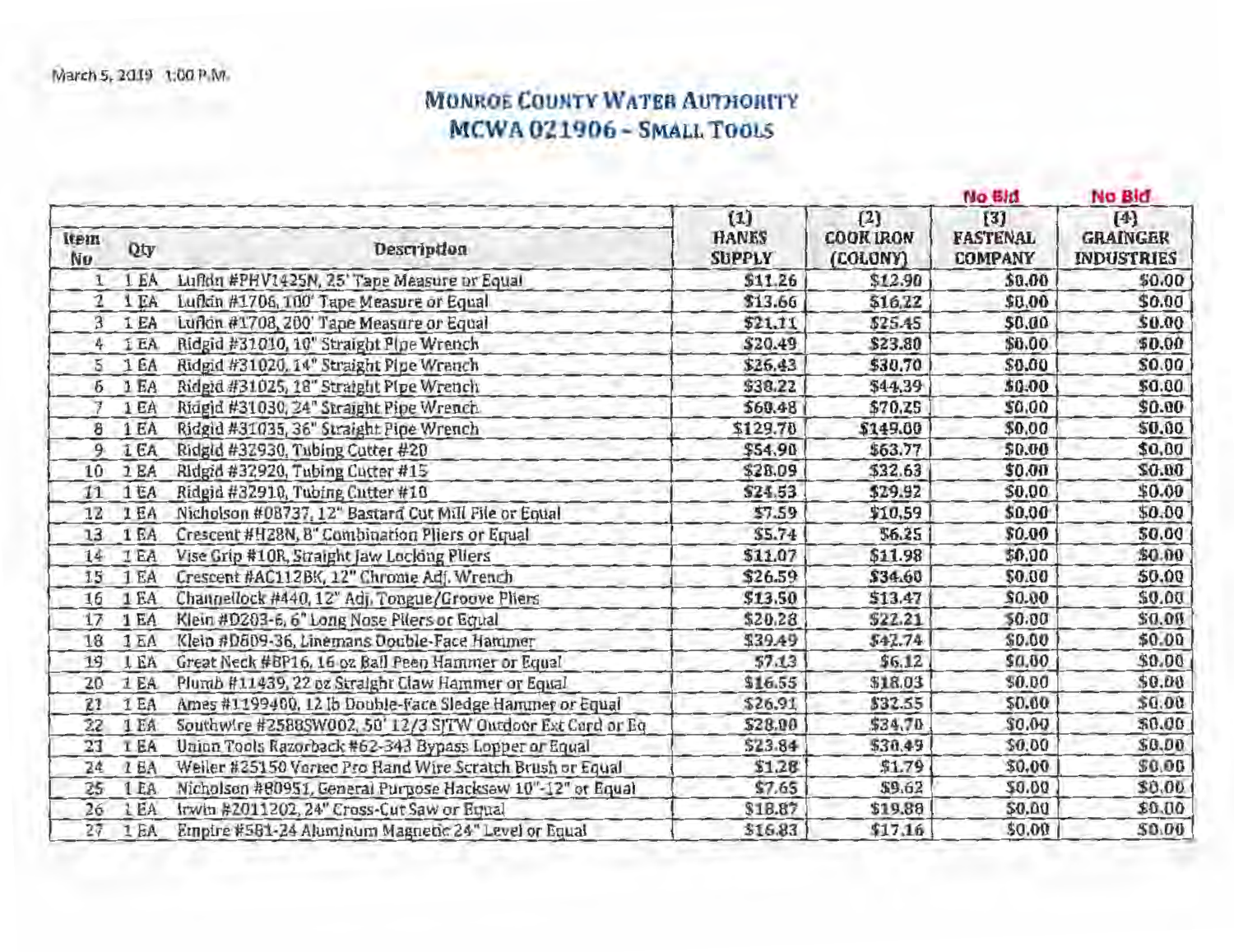|                         |                  |                                                                                                                         |                                      |                                     | <b>No Bid</b>          | <b>No Bid</b>          |
|-------------------------|------------------|-------------------------------------------------------------------------------------------------------------------------|--------------------------------------|-------------------------------------|------------------------|------------------------|
| Item<br><b>No</b><br>28 | Qty<br>1 EA      | <b>Description</b>                                                                                                      | (1)<br><b>HANES</b><br><b>SUPPLY</b> | (2)<br><b>COOK IRON</b><br>(COLONY) | (3)<br><b>FASTENAL</b> | (4)<br><b>GRAINGER</b> |
| 29                      | 1 EA             | Empire #EM81.9 (991.9) Alum Mag 9" Torpedo Level or Equal                                                               | \$7.93                               | \$8.77                              | <b>COMPANY</b>         | <b>INDUSTRIES</b>      |
| 30                      | 1 EA             | Wright #4426, 1/2" Drive, 10-1/2" Chrome Ratchet or Equal                                                               | \$46.70                              | \$49.10                             | \$0.00                 | \$0.00                 |
| 31                      | 1 EA             | Williams #S-110P, 1/2" Drive, 5-1/2" Chrome Extension or Equal<br>Wright #4425, 1/2" Drive, 15" Chrome Ratchet or Equal | \$9.17                               | \$11.65                             | \$0.00                 | \$0.00                 |
| 32                      | 1 EA             |                                                                                                                         | \$58.09                              | \$62.87                             | \$0.00                 | \$0.00                 |
| 33                      | 1 EA             | Stanley #100T, Phillips Tip Screwdriver, 0 Pt, 5-1/8" or Equal                                                          | \$2.49                               | \$3.08                              | \$0.00                 | \$0.00                 |
| 34                      | 1 EA             | Crescent #CSD56V, 5/16"x6" Dura Driver FH Screwdriver or Equal<br>Xcelite #HS10, 5/16" Nut Driver or Equal              | \$3.89                               | \$4.99                              | \$0.00                 | \$0.00                 |
| 35                      | 1 EA             | Xcelite #HS12, 3/8" Nut Driver or Equal                                                                                 | \$7.87                               | \$9.35                              | \$0.00                 | \$0.00                 |
| 36                      | 1 EA             | Rayovac 2-Cell Flashlight or Equal                                                                                      | \$8.50                               | \$7.92                              | \$0.00<br>\$0.00       | \$0.00                 |
| 37                      | 1 EA             | Bright Star #2206, 6-Volt Safety Lantern Flashlight or Equal                                                            | \$4.93                               | \$4.16                              | \$0.00                 | \$0.00                 |
| 38                      | 1 EA             | Balkamp #7706303, 30-Min Flare w/Stand or Equal                                                                         | \$14.00                              | \$14.86                             | \$0.00                 | \$0.00                 |
| 39                      | 1 EA             | Fortex #DF12, N100-12, 12 Quart Heavy Duty Rubber Pail                                                                  | \$3.08                               | \$3.30                              | \$0.00                 | \$0.00                 |
| 40                      | 1EA              | Enderes #A-13, 1" x 12" Cold Chisel or Equal                                                                            | \$17.28                              | \$15.50                             | \$0.00                 | \$0.00                 |
| 41                      | 1EA              | Enderes #A-18, 1" x 18" Cold Chisel or Equal                                                                            | \$9.61                               | \$13.39                             | \$0.00                 | \$0.00                 |
| 42                      | 1EA              | Accuflow #7225120, 2-1/2 Gallon Type 2 Safety Can or Equal                                                              | \$11.99                              | \$17.84                             | \$0.00                 | \$0.00                 |
| 43                      | 1 E <sub>A</sub> | Accuflow #7250130, 5 Gallon Type 2 Safety Can or Equal                                                                  | \$70.13                              | \$67.08                             | \$0.00                 | \$0.00                 |
| 44                      | 1EA              | Scotch Super 33+ #06132, 3/4" x 66' Vinyl Electrical Tape                                                               | \$71.67                              | \$67.87                             | \$0.00                 | \$0.00                 |
| 45                      | <b>1 EA</b>      | 3M #1501, All Purpose 2" Duct Tape                                                                                      | \$4.50                               | \$5.49                              | \$0.00                 | \$0.00                 |
| 46                      | 1 EA             | Keson #RR318N-2, 3' Rolling Measurer or Equal                                                                           | \$3.36                               | \$5.49                              | \$0.00                 | \$0.00                 |
| 47                      | 1 EA             | Stanley #10-989, Swivel Lock Retractable Knife or Equal                                                                 | \$60.05                              | \$64.80                             | \$0.00                 | \$0.00                 |
| 48                      | 1 EA             | Osborn #81217, 24" Blue Polypro Broom or Equal                                                                          | \$6.78                               | \$7.80                              | \$0.00                 | \$0.00                 |
| 49                      | 1 EA             |                                                                                                                         | \$13.84                              | \$8.04                              | \$0.00                 | \$0.00                 |
| 50                      | 1 EA             | Osborn #44300, 15/16" x 60" Hard Wood Broom Handle or Equal                                                             | \$3.20                               | \$3.75                              |                        | \$0.00                 |
| 51                      | 1EA              | Weiler #42054, 18" Street Broom, Tapered Handle, or Equal<br>Weiler #40183, 3" Vortec Pro Chip & Oil Brush or Equal     | \$18.37                              | \$15.41                             | \$0.00                 | \$0.00                 |
| 52                      | 1 EA             |                                                                                                                         | \$0.99                               | \$1.54                              | \$0.00                 | \$0.00                 |
| 53                      | 1 EA             | Bernzomatic #TX916, Fat Body Disposable Propane Cylinder<br>Bernzomatic #JT680, Jumbo Flame Torch Unit                  | \$4.88                               | \$4.34                              | \$0.00                 | \$0.00                 |
| 54                      | 1EA              | Williams #GSC-12 Gasket Scraper or Equal                                                                                | \$16.81                              | \$19.89                             | \$0.00                 | \$0.00                 |
| 55                      | 1EA              |                                                                                                                         | \$13.50                              | \$12.64                             | \$0.00                 | \$0.00                 |
| 56                      | 1 EA             | Voltec #FR5875, 5/8" x 75' Reinforced Garden Hose or Equal<br>Shurlite #3001, Round Striker Lighter or Equal            | \$13.84                              | \$33.12                             | \$0.00                 | \$0.00                 |
|                         |                  |                                                                                                                         | \$2.27                               | \$2.17                              | \$0.00                 | \$0.00                 |
|                         |                  |                                                                                                                         |                                      |                                     | \$0.00                 | \$0.00                 |

 $\overline{\Omega}$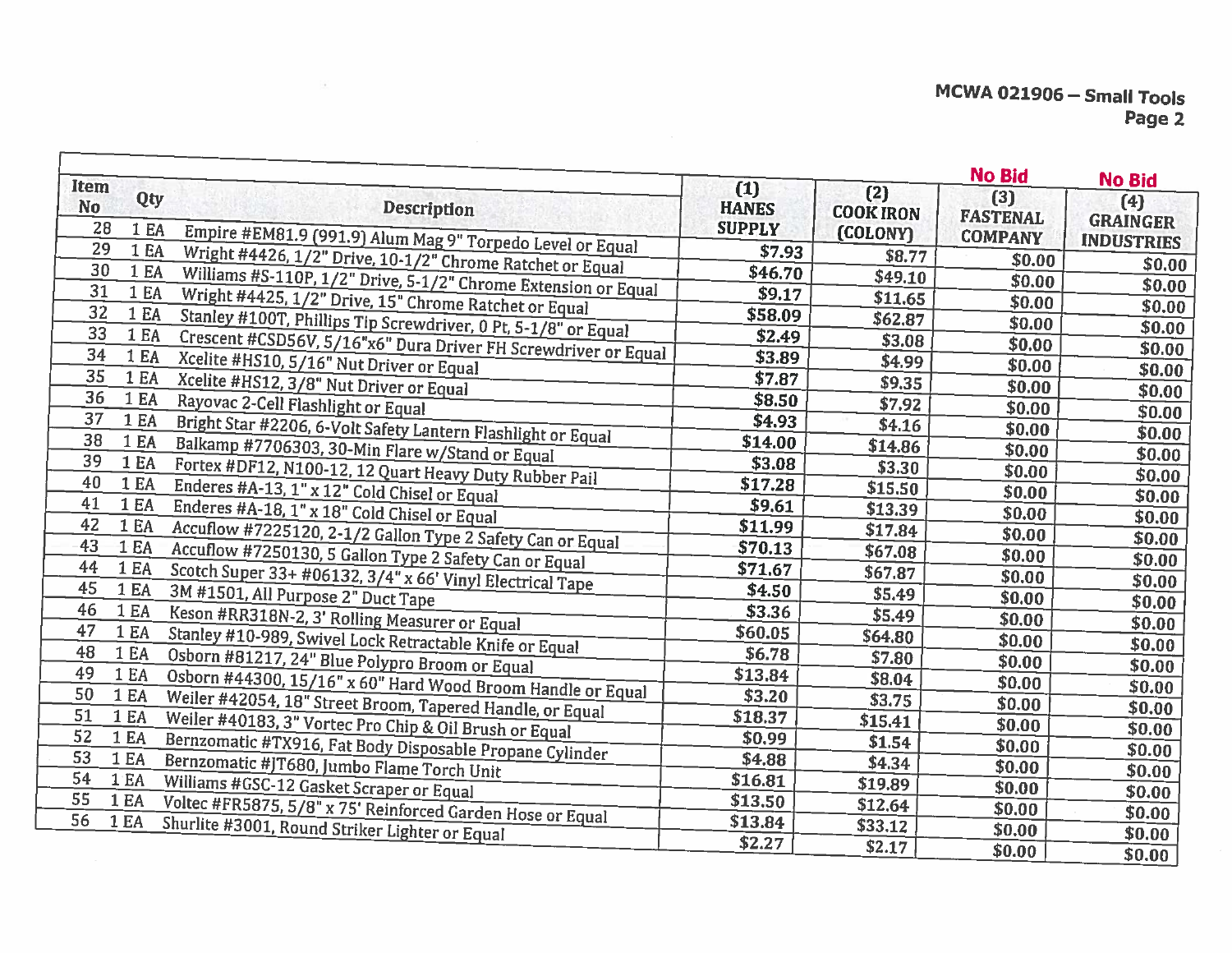| (3)<br><b>No</b><br>(4)<br><b>Description</b><br><b>HANES</b><br><b>COOK IRON</b><br><b>FASTENAL</b><br>57<br><b>GRAINGER</b><br>1 EA<br>Mayhew #40101, 1/2" x 16" Rolling Head Pry Bar<br><b>SUPPLY</b><br>(COLONY)<br><b>COMPANY</b><br><b>INDUSTRIES</b><br>58<br>1 EA<br>21" Tie-Down Bungy Cord (Tarp Strap with Hooks)<br>\$9.38<br>\$11.49<br>\$0.00<br>59<br>\$0.00<br>1 EA<br>41" Tie-Down Bungy Cord (Tarp Strap with Hooks)<br>\$0.92<br>\$1.46<br>\$0.00<br>60<br>\$0.00<br>1 EA<br>Western #WB-101, Heavy Duty Flame Tool Kit<br>\$1.38<br>\$2.59<br>\$0.00<br>61<br>\$0.00<br>1 EA<br>LA-CO Ind. #044072, 1/2" x 520' PTFE Thread Seal Tape or Equal<br>\$68.17<br>\$58.60<br>\$0.00<br>62<br>\$0.00<br>1EA<br>Union Razorback #45519, Long Handle Pointed Shovel<br>\$0.96<br>\$0.74<br>\$0.00<br>63<br>\$0.00<br>1 EA<br>Union Razorback #44101, Long Handle Flat Shovel<br>\$17.77<br>\$23.58<br>\$0.00<br>64<br>\$0.00<br>1 EA<br>Union Razorback #43201, Short Handle Pointed Shovel<br>\$17.77<br>\$23.58<br>\$0.00<br>65<br>\$0.00<br>1 EA<br>Union Razorback #63121, Road/Stone Rake<br>\$17.77<br>\$23.58<br>\$0.00<br>66<br>\$0.00<br>1 EA<br>Union Razorback #63112, Level Head Rake<br>\$48.39<br>\$58.10<br>\$0.00<br>67<br>\$0.00<br>1 EA<br>Union Razorback #53130, Aluminum Scoop Shovel<br>\$30.90<br>\$37.39<br>\$0.00<br>68<br>\$0.00<br>1 EA<br>SAIT #23425, Type 1 Ductile Cut-off Blades or Equal<br>\$21.13<br>\$44.58<br>\$0.00<br>69<br>\$0.00<br>1 EA<br>SAIT #23458, Type 1 Ductile Cut-off Blades or Equal<br>\$5.07<br>\$5.49<br>\$0.00<br>70<br>\$0.00<br>1 EA<br>TAMCO #7505-072, 1" x 72" Needle Bars<br>\$10.18<br>\$10.89<br>\$0.00<br>71<br>\$0.00<br>1EA<br>Klein Tools #1684-74, Chicago Grip Curved Jaw EHS Cable<br>\$73.38<br>\$34.21<br>\$0.00<br>72<br>\$0.00<br>1 EA<br>\$249.72<br>Klein #KP075-36, 36" Pulling Grip Flexeye 0.75" - 0.99" D<br>\$237,88<br>\$0.00<br>73<br>\$0.00<br>1 EA<br>Klein #KP100-36, 36" Pulling Grip Flexeye 1" - 1.49" D<br>\$126.97<br>\$129.10<br>\$0.00<br>$7\overline{4}$<br>\$0.00<br>1 EA<br>Klein #KP150-36, 36" Pulling Grip Flexeye 1.5" - 2" D<br>\$131.48<br>\$134.76<br>\$0.00<br>75<br>\$0.00<br><b>1 EA</b><br>Klein #KP200-36, 36" Pulling Grip Flexeye 2" - 2.49" D<br>\$141.52<br>\$145.06<br>\$0.00<br>76<br>\$0.00<br>1 EA<br>Louisville #FE7112, 12' Fiberglass Ext Single Ladder, 300 lb cap<br>\$132.15<br>\$246.06<br>\$0.00<br>\$0.00<br>77<br>1 EA<br>Buffalo Sling #EN2-602, 2" 2-Ply Nylon Sling, 5' Long, or Equal<br>\$124.23<br>\$139.80<br>\$0.00<br>78<br>\$0.00<br>1 EA<br>Buffalo Sling #EN2-602, 2" 2-Ply Nylon Sling, 7' Long, or Equal<br>\$25.00<br>\$28.56<br>\$0.00<br>\$0.00<br>79<br>1 EA<br>Buffalo Sling #10SGS, 3/8" x 14' Single Chain Sling<br>\$29.77<br>\$33.61<br>\$0.00<br>80<br>\$0.00<br>1 EA<br>Buffalo Sling #10SSS, 3/8" x 14' Single Chain Sling<br>\$127.32<br>\$170.00<br>\$0.00<br>\$0.00<br>81<br>1 EA<br>Buffalo Sling #10SGS, 3/8" x 3' Single Chain Sling<br>\$143.76<br>\$184.10<br>\$0.00<br>\$0.00<br>82<br>1 EA<br>Buffalo Sling #10SSS, 3/8" x 3' Single Chain Sling<br>\$82.30<br>\$103.00<br>\$0.00<br>\$0.00<br>83<br>1 EA<br>Chapin #26020, 2 Gallon Surespray Deluxe Sprayer<br>\$98.74<br>\$116.10<br>\$0.00<br>\$0.00<br>84<br>1 EA<br>Buffalo Sling 3/8" x 25' Wire Rope Cable Assembly<br>\$29.20<br>\$32.60<br>\$0.00<br>85<br>\$0.00<br>1 EA<br>Buffalo Sling 3/8" x 50' Wire Rope Cable Assembly<br>\$77.46<br>\$259.10<br>\$0.00<br>\$0.00<br>\$146.35<br>\$328.64<br>\$0.00<br>\$0.00 | <b>Item</b> |     |       |     | <b>No Bid</b> | No Bid |
|----------------------------------------------------------------------------------------------------------------------------------------------------------------------------------------------------------------------------------------------------------------------------------------------------------------------------------------------------------------------------------------------------------------------------------------------------------------------------------------------------------------------------------------------------------------------------------------------------------------------------------------------------------------------------------------------------------------------------------------------------------------------------------------------------------------------------------------------------------------------------------------------------------------------------------------------------------------------------------------------------------------------------------------------------------------------------------------------------------------------------------------------------------------------------------------------------------------------------------------------------------------------------------------------------------------------------------------------------------------------------------------------------------------------------------------------------------------------------------------------------------------------------------------------------------------------------------------------------------------------------------------------------------------------------------------------------------------------------------------------------------------------------------------------------------------------------------------------------------------------------------------------------------------------------------------------------------------------------------------------------------------------------------------------------------------------------------------------------------------------------------------------------------------------------------------------------------------------------------------------------------------------------------------------------------------------------------------------------------------------------------------------------------------------------------------------------------------------------------------------------------------------------------------------------------------------------------------------------------------------------------------------------------------------------------------------------------------------------------------------------------------------------------------------------------------------------------------------------------------------------------------------------------------------------------------------------------------------------------------------------------------------------------------------------------------------------------------------------------------------------------------------------------------------------------------------------------------------------------------------------------------------------------------------------------------------------------------------------------------------------------------------------------------------------------------------------------------------------------------------------------------------------------------------------------------|-------------|-----|-------|-----|---------------|--------|
|                                                                                                                                                                                                                                                                                                                                                                                                                                                                                                                                                                                                                                                                                                                                                                                                                                                                                                                                                                                                                                                                                                                                                                                                                                                                                                                                                                                                                                                                                                                                                                                                                                                                                                                                                                                                                                                                                                                                                                                                                                                                                                                                                                                                                                                                                                                                                                                                                                                                                                                                                                                                                                                                                                                                                                                                                                                                                                                                                                                                                                                                                                                                                                                                                                                                                                                                                                                                                                                                                                                                                                |             | Qty | $(1)$ | (2) |               |        |
|                                                                                                                                                                                                                                                                                                                                                                                                                                                                                                                                                                                                                                                                                                                                                                                                                                                                                                                                                                                                                                                                                                                                                                                                                                                                                                                                                                                                                                                                                                                                                                                                                                                                                                                                                                                                                                                                                                                                                                                                                                                                                                                                                                                                                                                                                                                                                                                                                                                                                                                                                                                                                                                                                                                                                                                                                                                                                                                                                                                                                                                                                                                                                                                                                                                                                                                                                                                                                                                                                                                                                                |             |     |       |     |               |        |
|                                                                                                                                                                                                                                                                                                                                                                                                                                                                                                                                                                                                                                                                                                                                                                                                                                                                                                                                                                                                                                                                                                                                                                                                                                                                                                                                                                                                                                                                                                                                                                                                                                                                                                                                                                                                                                                                                                                                                                                                                                                                                                                                                                                                                                                                                                                                                                                                                                                                                                                                                                                                                                                                                                                                                                                                                                                                                                                                                                                                                                                                                                                                                                                                                                                                                                                                                                                                                                                                                                                                                                |             |     |       |     |               |        |
|                                                                                                                                                                                                                                                                                                                                                                                                                                                                                                                                                                                                                                                                                                                                                                                                                                                                                                                                                                                                                                                                                                                                                                                                                                                                                                                                                                                                                                                                                                                                                                                                                                                                                                                                                                                                                                                                                                                                                                                                                                                                                                                                                                                                                                                                                                                                                                                                                                                                                                                                                                                                                                                                                                                                                                                                                                                                                                                                                                                                                                                                                                                                                                                                                                                                                                                                                                                                                                                                                                                                                                |             |     |       |     |               |        |
|                                                                                                                                                                                                                                                                                                                                                                                                                                                                                                                                                                                                                                                                                                                                                                                                                                                                                                                                                                                                                                                                                                                                                                                                                                                                                                                                                                                                                                                                                                                                                                                                                                                                                                                                                                                                                                                                                                                                                                                                                                                                                                                                                                                                                                                                                                                                                                                                                                                                                                                                                                                                                                                                                                                                                                                                                                                                                                                                                                                                                                                                                                                                                                                                                                                                                                                                                                                                                                                                                                                                                                |             |     |       |     |               |        |
|                                                                                                                                                                                                                                                                                                                                                                                                                                                                                                                                                                                                                                                                                                                                                                                                                                                                                                                                                                                                                                                                                                                                                                                                                                                                                                                                                                                                                                                                                                                                                                                                                                                                                                                                                                                                                                                                                                                                                                                                                                                                                                                                                                                                                                                                                                                                                                                                                                                                                                                                                                                                                                                                                                                                                                                                                                                                                                                                                                                                                                                                                                                                                                                                                                                                                                                                                                                                                                                                                                                                                                |             |     |       |     |               |        |
|                                                                                                                                                                                                                                                                                                                                                                                                                                                                                                                                                                                                                                                                                                                                                                                                                                                                                                                                                                                                                                                                                                                                                                                                                                                                                                                                                                                                                                                                                                                                                                                                                                                                                                                                                                                                                                                                                                                                                                                                                                                                                                                                                                                                                                                                                                                                                                                                                                                                                                                                                                                                                                                                                                                                                                                                                                                                                                                                                                                                                                                                                                                                                                                                                                                                                                                                                                                                                                                                                                                                                                |             |     |       |     |               |        |
|                                                                                                                                                                                                                                                                                                                                                                                                                                                                                                                                                                                                                                                                                                                                                                                                                                                                                                                                                                                                                                                                                                                                                                                                                                                                                                                                                                                                                                                                                                                                                                                                                                                                                                                                                                                                                                                                                                                                                                                                                                                                                                                                                                                                                                                                                                                                                                                                                                                                                                                                                                                                                                                                                                                                                                                                                                                                                                                                                                                                                                                                                                                                                                                                                                                                                                                                                                                                                                                                                                                                                                |             |     |       |     |               |        |
|                                                                                                                                                                                                                                                                                                                                                                                                                                                                                                                                                                                                                                                                                                                                                                                                                                                                                                                                                                                                                                                                                                                                                                                                                                                                                                                                                                                                                                                                                                                                                                                                                                                                                                                                                                                                                                                                                                                                                                                                                                                                                                                                                                                                                                                                                                                                                                                                                                                                                                                                                                                                                                                                                                                                                                                                                                                                                                                                                                                                                                                                                                                                                                                                                                                                                                                                                                                                                                                                                                                                                                |             |     |       |     |               |        |
|                                                                                                                                                                                                                                                                                                                                                                                                                                                                                                                                                                                                                                                                                                                                                                                                                                                                                                                                                                                                                                                                                                                                                                                                                                                                                                                                                                                                                                                                                                                                                                                                                                                                                                                                                                                                                                                                                                                                                                                                                                                                                                                                                                                                                                                                                                                                                                                                                                                                                                                                                                                                                                                                                                                                                                                                                                                                                                                                                                                                                                                                                                                                                                                                                                                                                                                                                                                                                                                                                                                                                                |             |     |       |     |               |        |
|                                                                                                                                                                                                                                                                                                                                                                                                                                                                                                                                                                                                                                                                                                                                                                                                                                                                                                                                                                                                                                                                                                                                                                                                                                                                                                                                                                                                                                                                                                                                                                                                                                                                                                                                                                                                                                                                                                                                                                                                                                                                                                                                                                                                                                                                                                                                                                                                                                                                                                                                                                                                                                                                                                                                                                                                                                                                                                                                                                                                                                                                                                                                                                                                                                                                                                                                                                                                                                                                                                                                                                |             |     |       |     |               |        |
|                                                                                                                                                                                                                                                                                                                                                                                                                                                                                                                                                                                                                                                                                                                                                                                                                                                                                                                                                                                                                                                                                                                                                                                                                                                                                                                                                                                                                                                                                                                                                                                                                                                                                                                                                                                                                                                                                                                                                                                                                                                                                                                                                                                                                                                                                                                                                                                                                                                                                                                                                                                                                                                                                                                                                                                                                                                                                                                                                                                                                                                                                                                                                                                                                                                                                                                                                                                                                                                                                                                                                                |             |     |       |     |               |        |
|                                                                                                                                                                                                                                                                                                                                                                                                                                                                                                                                                                                                                                                                                                                                                                                                                                                                                                                                                                                                                                                                                                                                                                                                                                                                                                                                                                                                                                                                                                                                                                                                                                                                                                                                                                                                                                                                                                                                                                                                                                                                                                                                                                                                                                                                                                                                                                                                                                                                                                                                                                                                                                                                                                                                                                                                                                                                                                                                                                                                                                                                                                                                                                                                                                                                                                                                                                                                                                                                                                                                                                |             |     |       |     |               |        |
|                                                                                                                                                                                                                                                                                                                                                                                                                                                                                                                                                                                                                                                                                                                                                                                                                                                                                                                                                                                                                                                                                                                                                                                                                                                                                                                                                                                                                                                                                                                                                                                                                                                                                                                                                                                                                                                                                                                                                                                                                                                                                                                                                                                                                                                                                                                                                                                                                                                                                                                                                                                                                                                                                                                                                                                                                                                                                                                                                                                                                                                                                                                                                                                                                                                                                                                                                                                                                                                                                                                                                                |             |     |       |     |               |        |
|                                                                                                                                                                                                                                                                                                                                                                                                                                                                                                                                                                                                                                                                                                                                                                                                                                                                                                                                                                                                                                                                                                                                                                                                                                                                                                                                                                                                                                                                                                                                                                                                                                                                                                                                                                                                                                                                                                                                                                                                                                                                                                                                                                                                                                                                                                                                                                                                                                                                                                                                                                                                                                                                                                                                                                                                                                                                                                                                                                                                                                                                                                                                                                                                                                                                                                                                                                                                                                                                                                                                                                |             |     |       |     |               |        |
|                                                                                                                                                                                                                                                                                                                                                                                                                                                                                                                                                                                                                                                                                                                                                                                                                                                                                                                                                                                                                                                                                                                                                                                                                                                                                                                                                                                                                                                                                                                                                                                                                                                                                                                                                                                                                                                                                                                                                                                                                                                                                                                                                                                                                                                                                                                                                                                                                                                                                                                                                                                                                                                                                                                                                                                                                                                                                                                                                                                                                                                                                                                                                                                                                                                                                                                                                                                                                                                                                                                                                                |             |     |       |     |               |        |
|                                                                                                                                                                                                                                                                                                                                                                                                                                                                                                                                                                                                                                                                                                                                                                                                                                                                                                                                                                                                                                                                                                                                                                                                                                                                                                                                                                                                                                                                                                                                                                                                                                                                                                                                                                                                                                                                                                                                                                                                                                                                                                                                                                                                                                                                                                                                                                                                                                                                                                                                                                                                                                                                                                                                                                                                                                                                                                                                                                                                                                                                                                                                                                                                                                                                                                                                                                                                                                                                                                                                                                |             |     |       |     |               |        |
|                                                                                                                                                                                                                                                                                                                                                                                                                                                                                                                                                                                                                                                                                                                                                                                                                                                                                                                                                                                                                                                                                                                                                                                                                                                                                                                                                                                                                                                                                                                                                                                                                                                                                                                                                                                                                                                                                                                                                                                                                                                                                                                                                                                                                                                                                                                                                                                                                                                                                                                                                                                                                                                                                                                                                                                                                                                                                                                                                                                                                                                                                                                                                                                                                                                                                                                                                                                                                                                                                                                                                                |             |     |       |     |               |        |
|                                                                                                                                                                                                                                                                                                                                                                                                                                                                                                                                                                                                                                                                                                                                                                                                                                                                                                                                                                                                                                                                                                                                                                                                                                                                                                                                                                                                                                                                                                                                                                                                                                                                                                                                                                                                                                                                                                                                                                                                                                                                                                                                                                                                                                                                                                                                                                                                                                                                                                                                                                                                                                                                                                                                                                                                                                                                                                                                                                                                                                                                                                                                                                                                                                                                                                                                                                                                                                                                                                                                                                |             |     |       |     |               |        |
|                                                                                                                                                                                                                                                                                                                                                                                                                                                                                                                                                                                                                                                                                                                                                                                                                                                                                                                                                                                                                                                                                                                                                                                                                                                                                                                                                                                                                                                                                                                                                                                                                                                                                                                                                                                                                                                                                                                                                                                                                                                                                                                                                                                                                                                                                                                                                                                                                                                                                                                                                                                                                                                                                                                                                                                                                                                                                                                                                                                                                                                                                                                                                                                                                                                                                                                                                                                                                                                                                                                                                                |             |     |       |     |               |        |
|                                                                                                                                                                                                                                                                                                                                                                                                                                                                                                                                                                                                                                                                                                                                                                                                                                                                                                                                                                                                                                                                                                                                                                                                                                                                                                                                                                                                                                                                                                                                                                                                                                                                                                                                                                                                                                                                                                                                                                                                                                                                                                                                                                                                                                                                                                                                                                                                                                                                                                                                                                                                                                                                                                                                                                                                                                                                                                                                                                                                                                                                                                                                                                                                                                                                                                                                                                                                                                                                                                                                                                |             |     |       |     |               |        |
|                                                                                                                                                                                                                                                                                                                                                                                                                                                                                                                                                                                                                                                                                                                                                                                                                                                                                                                                                                                                                                                                                                                                                                                                                                                                                                                                                                                                                                                                                                                                                                                                                                                                                                                                                                                                                                                                                                                                                                                                                                                                                                                                                                                                                                                                                                                                                                                                                                                                                                                                                                                                                                                                                                                                                                                                                                                                                                                                                                                                                                                                                                                                                                                                                                                                                                                                                                                                                                                                                                                                                                |             |     |       |     |               |        |
|                                                                                                                                                                                                                                                                                                                                                                                                                                                                                                                                                                                                                                                                                                                                                                                                                                                                                                                                                                                                                                                                                                                                                                                                                                                                                                                                                                                                                                                                                                                                                                                                                                                                                                                                                                                                                                                                                                                                                                                                                                                                                                                                                                                                                                                                                                                                                                                                                                                                                                                                                                                                                                                                                                                                                                                                                                                                                                                                                                                                                                                                                                                                                                                                                                                                                                                                                                                                                                                                                                                                                                |             |     |       |     |               |        |
|                                                                                                                                                                                                                                                                                                                                                                                                                                                                                                                                                                                                                                                                                                                                                                                                                                                                                                                                                                                                                                                                                                                                                                                                                                                                                                                                                                                                                                                                                                                                                                                                                                                                                                                                                                                                                                                                                                                                                                                                                                                                                                                                                                                                                                                                                                                                                                                                                                                                                                                                                                                                                                                                                                                                                                                                                                                                                                                                                                                                                                                                                                                                                                                                                                                                                                                                                                                                                                                                                                                                                                |             |     |       |     |               |        |
|                                                                                                                                                                                                                                                                                                                                                                                                                                                                                                                                                                                                                                                                                                                                                                                                                                                                                                                                                                                                                                                                                                                                                                                                                                                                                                                                                                                                                                                                                                                                                                                                                                                                                                                                                                                                                                                                                                                                                                                                                                                                                                                                                                                                                                                                                                                                                                                                                                                                                                                                                                                                                                                                                                                                                                                                                                                                                                                                                                                                                                                                                                                                                                                                                                                                                                                                                                                                                                                                                                                                                                |             |     |       |     |               |        |
|                                                                                                                                                                                                                                                                                                                                                                                                                                                                                                                                                                                                                                                                                                                                                                                                                                                                                                                                                                                                                                                                                                                                                                                                                                                                                                                                                                                                                                                                                                                                                                                                                                                                                                                                                                                                                                                                                                                                                                                                                                                                                                                                                                                                                                                                                                                                                                                                                                                                                                                                                                                                                                                                                                                                                                                                                                                                                                                                                                                                                                                                                                                                                                                                                                                                                                                                                                                                                                                                                                                                                                |             |     |       |     |               |        |
|                                                                                                                                                                                                                                                                                                                                                                                                                                                                                                                                                                                                                                                                                                                                                                                                                                                                                                                                                                                                                                                                                                                                                                                                                                                                                                                                                                                                                                                                                                                                                                                                                                                                                                                                                                                                                                                                                                                                                                                                                                                                                                                                                                                                                                                                                                                                                                                                                                                                                                                                                                                                                                                                                                                                                                                                                                                                                                                                                                                                                                                                                                                                                                                                                                                                                                                                                                                                                                                                                                                                                                |             |     |       |     |               |        |
|                                                                                                                                                                                                                                                                                                                                                                                                                                                                                                                                                                                                                                                                                                                                                                                                                                                                                                                                                                                                                                                                                                                                                                                                                                                                                                                                                                                                                                                                                                                                                                                                                                                                                                                                                                                                                                                                                                                                                                                                                                                                                                                                                                                                                                                                                                                                                                                                                                                                                                                                                                                                                                                                                                                                                                                                                                                                                                                                                                                                                                                                                                                                                                                                                                                                                                                                                                                                                                                                                                                                                                |             |     |       |     |               |        |
|                                                                                                                                                                                                                                                                                                                                                                                                                                                                                                                                                                                                                                                                                                                                                                                                                                                                                                                                                                                                                                                                                                                                                                                                                                                                                                                                                                                                                                                                                                                                                                                                                                                                                                                                                                                                                                                                                                                                                                                                                                                                                                                                                                                                                                                                                                                                                                                                                                                                                                                                                                                                                                                                                                                                                                                                                                                                                                                                                                                                                                                                                                                                                                                                                                                                                                                                                                                                                                                                                                                                                                |             |     |       |     |               |        |
|                                                                                                                                                                                                                                                                                                                                                                                                                                                                                                                                                                                                                                                                                                                                                                                                                                                                                                                                                                                                                                                                                                                                                                                                                                                                                                                                                                                                                                                                                                                                                                                                                                                                                                                                                                                                                                                                                                                                                                                                                                                                                                                                                                                                                                                                                                                                                                                                                                                                                                                                                                                                                                                                                                                                                                                                                                                                                                                                                                                                                                                                                                                                                                                                                                                                                                                                                                                                                                                                                                                                                                |             |     |       |     |               |        |
|                                                                                                                                                                                                                                                                                                                                                                                                                                                                                                                                                                                                                                                                                                                                                                                                                                                                                                                                                                                                                                                                                                                                                                                                                                                                                                                                                                                                                                                                                                                                                                                                                                                                                                                                                                                                                                                                                                                                                                                                                                                                                                                                                                                                                                                                                                                                                                                                                                                                                                                                                                                                                                                                                                                                                                                                                                                                                                                                                                                                                                                                                                                                                                                                                                                                                                                                                                                                                                                                                                                                                                |             |     |       |     |               |        |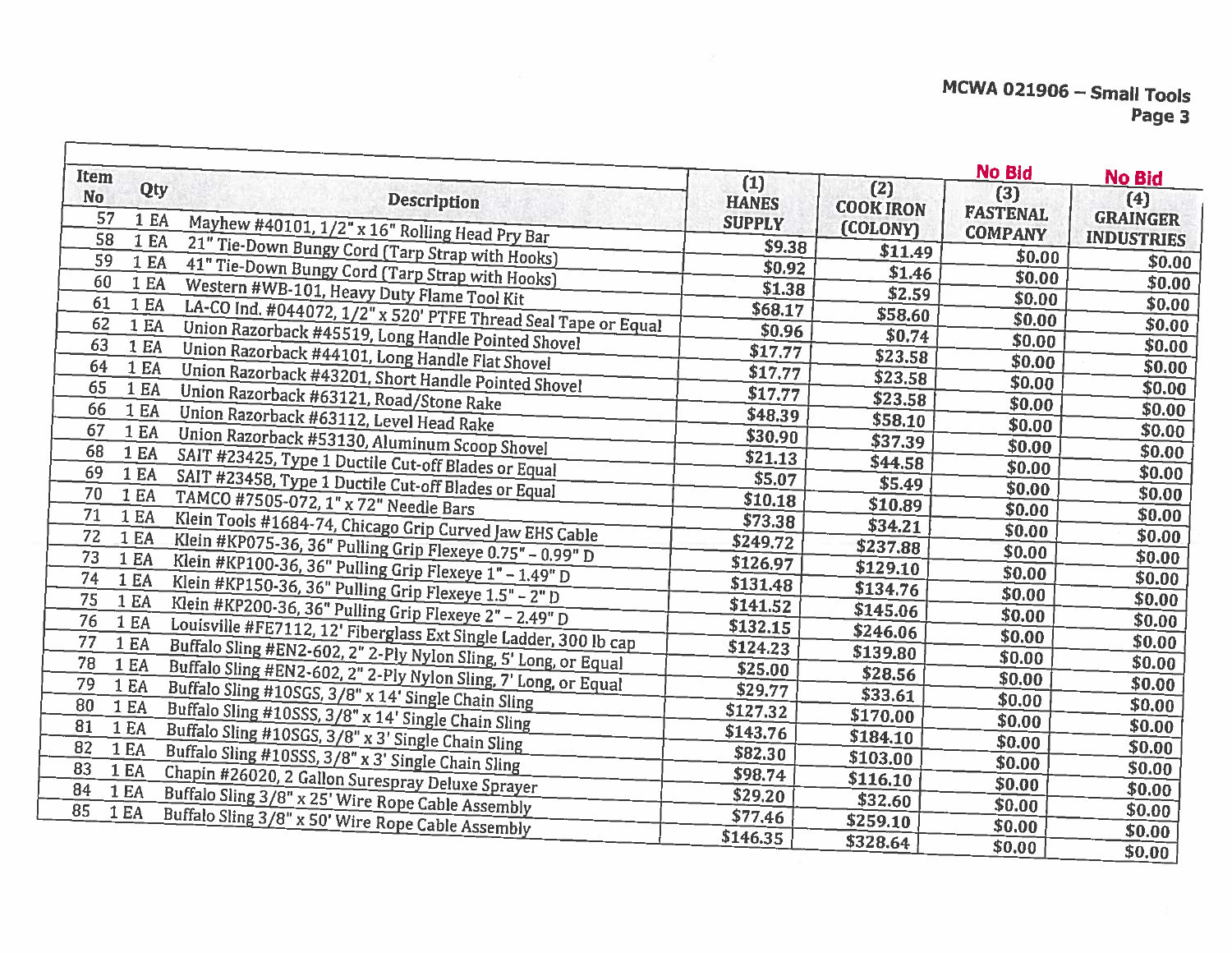| Item<br>Qty<br><b>No</b><br><b>Description</b><br>86<br>1 EA<br>Buffalo Sling 3/8" x 75' Wire Rope Cable Assembly<br>87<br>1 EA<br>Buffalo Sling 3/8" x 100' Wire Rope Cable Assembly<br><b>TOTAL</b> | $\left(1\right)$<br><b>HANES</b><br><b>SUPPLY</b><br>\$215.24<br>\$284.13 | (2)<br><b>COOK IRON</b><br>(COLONY)<br>\$398.55<br>\$470.31 | <b>No Bid</b><br>$(3)$<br><b>FASTENAL</b><br><b>COMPANY</b><br>\$0.00<br>\$0.00 | <b>No Bid</b><br>(4)<br><b>GRAINGER</b><br><b>INDUSTRIES</b><br>\$0.00<br>\$0.00 |
|-------------------------------------------------------------------------------------------------------------------------------------------------------------------------------------------------------|---------------------------------------------------------------------------|-------------------------------------------------------------|---------------------------------------------------------------------------------|----------------------------------------------------------------------------------|
|                                                                                                                                                                                                       | \$3,698.42                                                                | \$4,850.93                                                  | \$0.00                                                                          | \$0.00                                                                           |

 $\sim 10^7$ 

堂